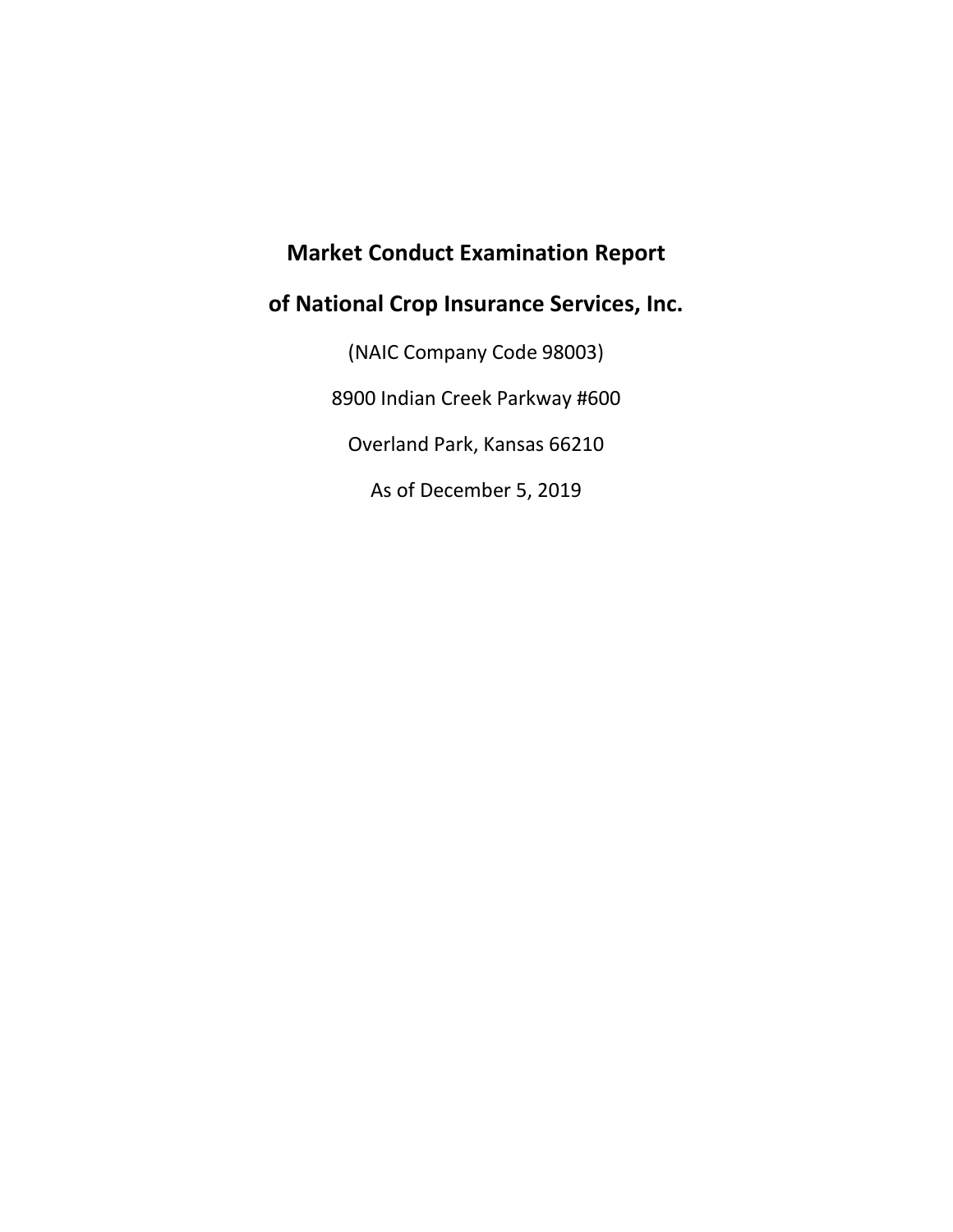# **Table of Contents**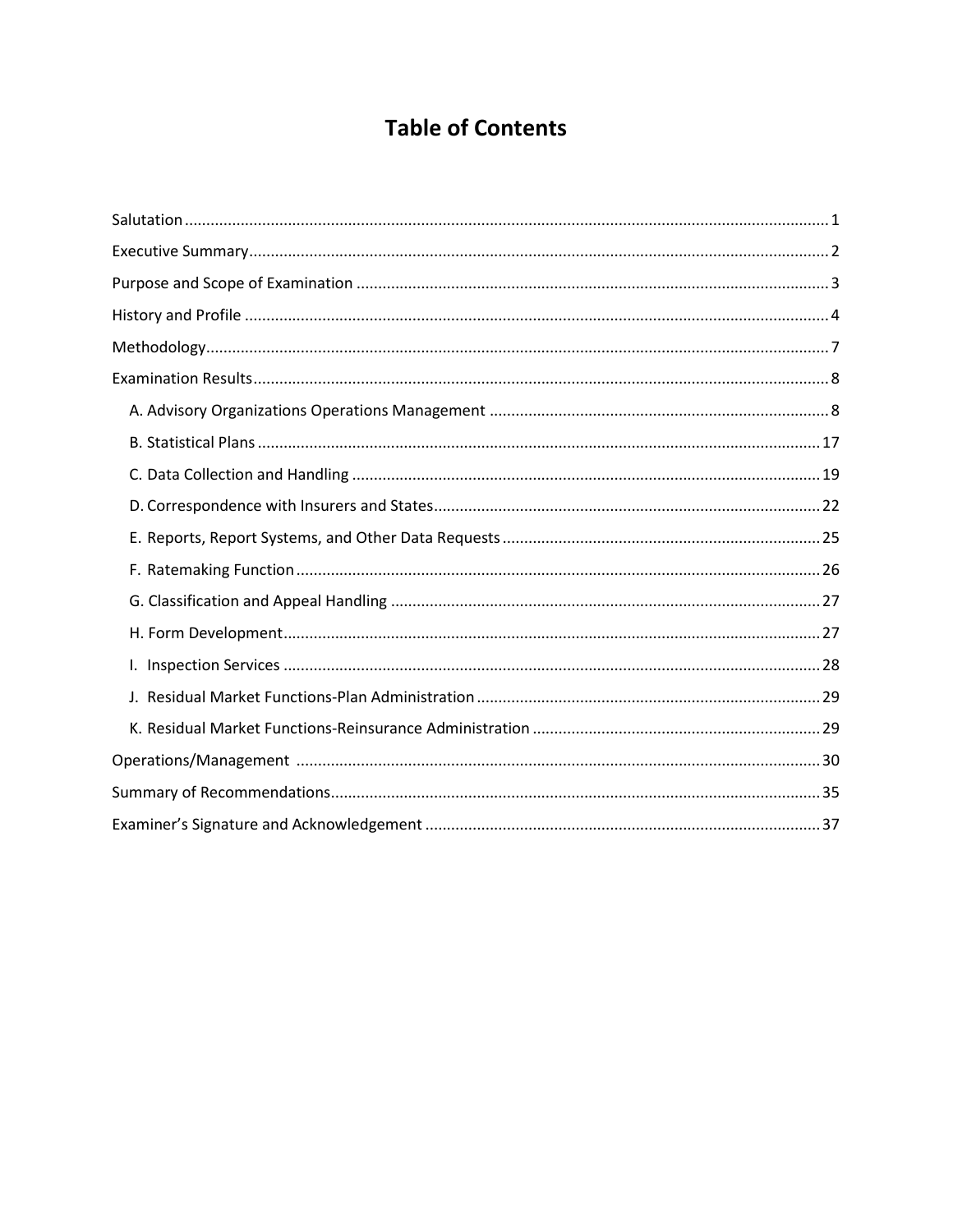# **Salutation**

<span id="page-2-0"></span>February 28, 2020

Larry D. Deiter, Director South Dakota Division of Insurance 124 S Euclid Ave Pierre, SD 57501

Scott A. White, Commissioner Bureau of Insurance Tyler Building, 6th floor 1300 E. Main St. Richmond, Virginia 23219

Dear Director Deiter and Commissioner White:

Pursuant to your instructions and in accordance with SDCL § 58-24-59, SDCL Ch. 58-3, and § 38.2- 1925 of the Code of Virginia a market conduct examination ("MCE") of National Crop Insurance Services, Inc. ("Company" or "NCIS") has been conducted. The following draft report on the findings of this examination is herewith respectfully submitted.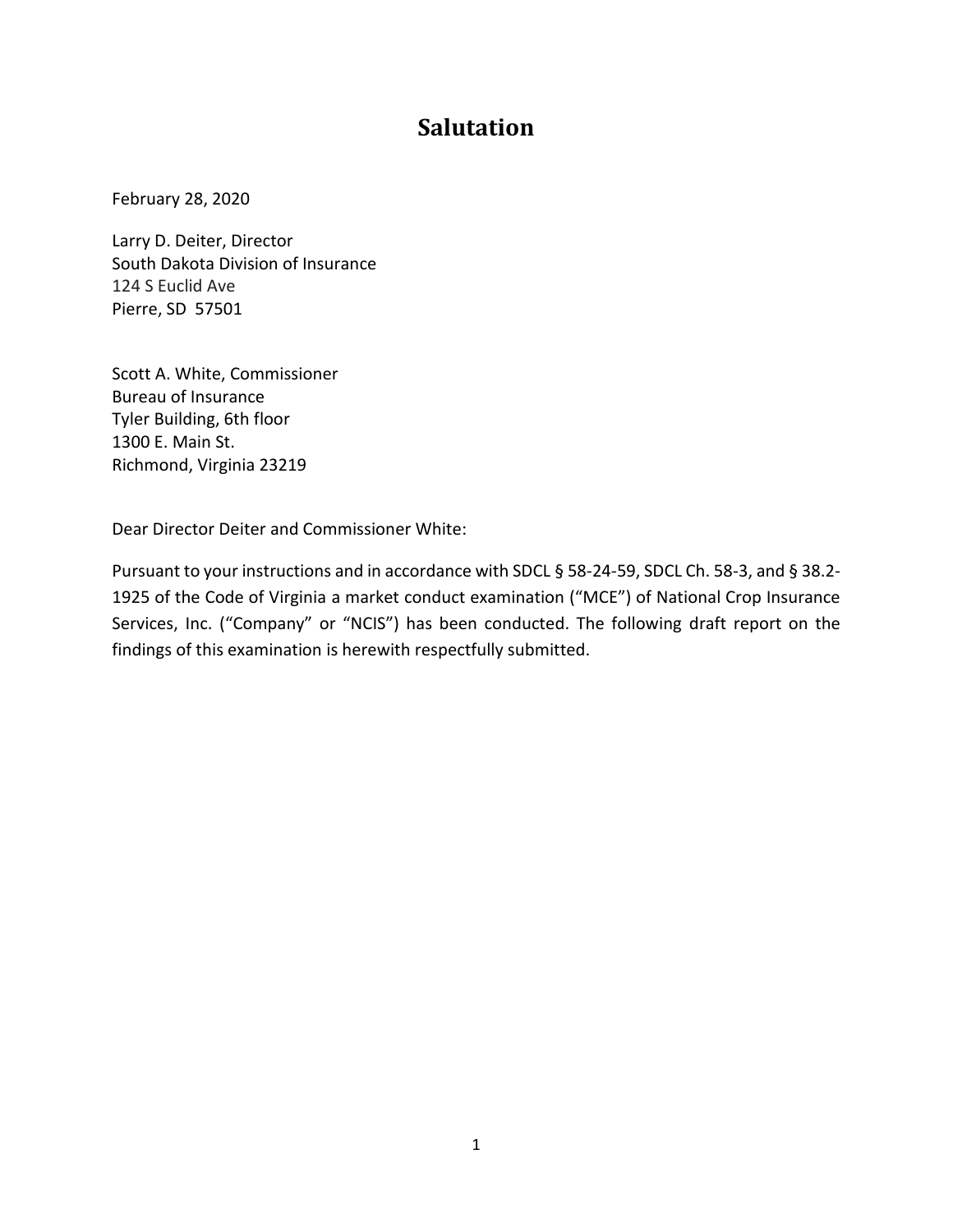# **Executive Summary**

<span id="page-3-0"></span>The primary purpose of this comprehensive multi-state market conduct exam was to determine if NCIS is compliant with state laws and regulations governing its conduct and performance in its regulated functions. The exam reviewed applicable processes and procedures in use January 1, 2014 through December 31, 2018. Off-site fieldwork began September 16, 2019 and concluded November 30, 2019.

The following areas from Chapters 20 and 29 of the 2019 National Association of Insurance Commissioners ("NAIC") Market Regulation Handbook were reviewed:

- Advisory Organizations Operations/Management
- Statistical Plans
- Data Collection and Handling
- Correspondence with Insurers and States
- Reports, Report Systems, and Other Data Requests
- Ratemaking Functions
- Classification and Appeal Handling
- Form Development
- Residual Market Functions-Plan Administration
- Residual Market Functions-Reinsurance Administration
- Operations/Management

In total, 58 standards in the above-referenced areas were reviewed. NCIS adequately met 57 of the 58 standards; however, NCIS failed 1 of the 58 standards. The failed standard is listed below:

## **Correspondence with Insurers and States-Standard 5**

Each NCIS statistical summary document includes an exhibit summarizing the accepted data for each individual company. However, the report provided does not include an exhibit of the excluded data for each company *for the current and prior two annual reports*, as required in section 2.4 (b) of the NAIC Statistical Handbook of Data.

## **Subsequent Company Action**

After the finding was presented to the Company and based on conversations with the lead states, the Company modified the exhibit to include the missing excluded data for each company. The Company agreed to use the modified exhibit to disclose all companies with any excluded data in the annual statistical summaries submitted to the states going forward.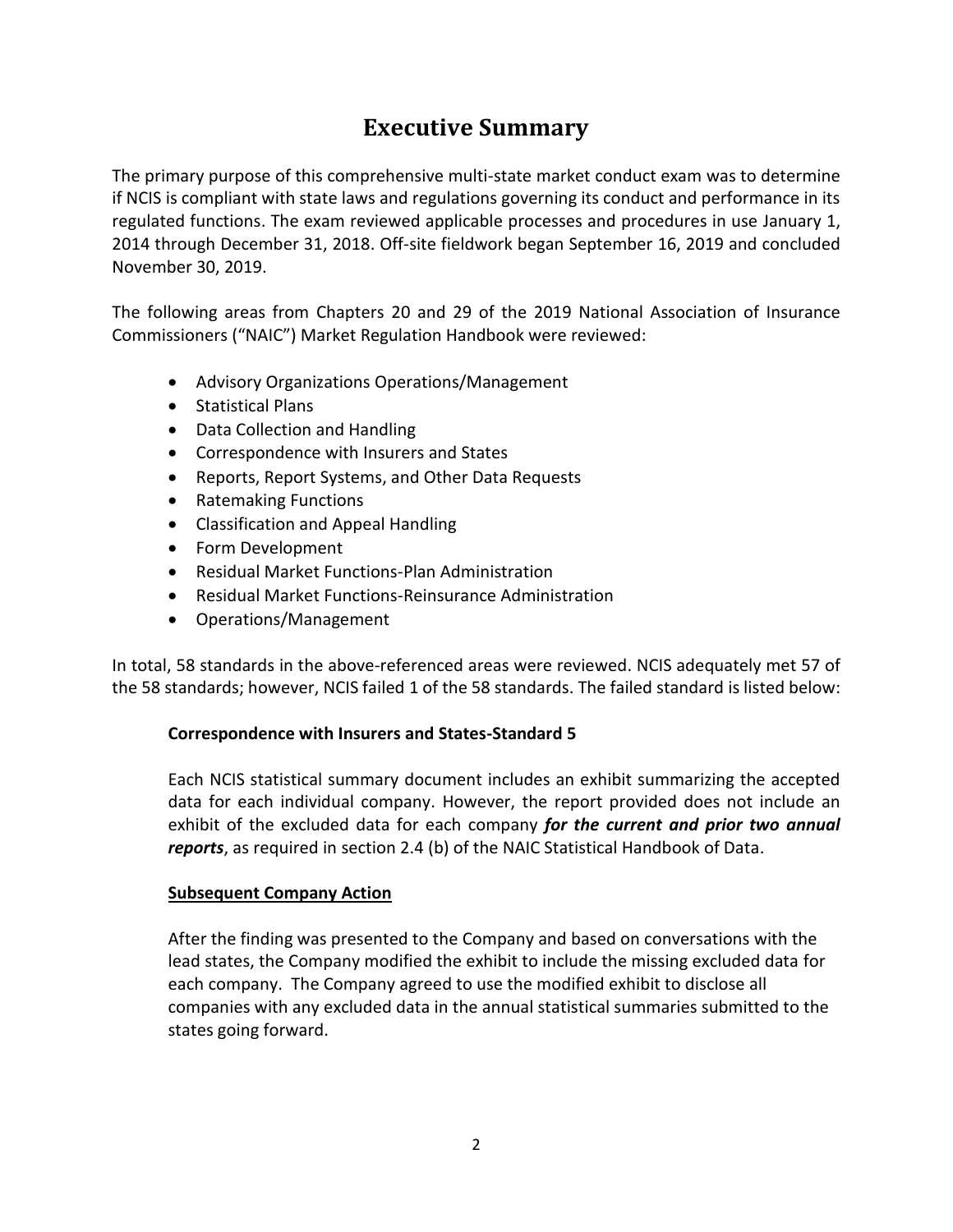# <span id="page-4-0"></span>**Purpose and Scope of Examination**

The Advisory Organization Examination Oversight (C) Working Group of the National Association of Insurance Commissioners initiated a comprehensive multi-state MCE of the National Crop Insurance Services, Inc. to ensure it is compliant with state laws and regulation in performing its regulated functions.

South Dakota and Virginia took the lead role for this examination on behalf of all other NAIC participating states.

The scope of the MCE focused on examination standards for advisory organizations in the following areas:

- Advisory Organizations Operations/Management
- Statistical Plans
- Data Collection and Handling
- Correspondence with Insurers and States
- Reports, Report Systems, and Other Data Requests
- Ratemaking Functions
- Classification and Appeal Handling
- Form Development
- Inspection Services
- Residual Market Functions-Plan administration
- Residual Market Functions-Reinsurance Administration
- Operations/Management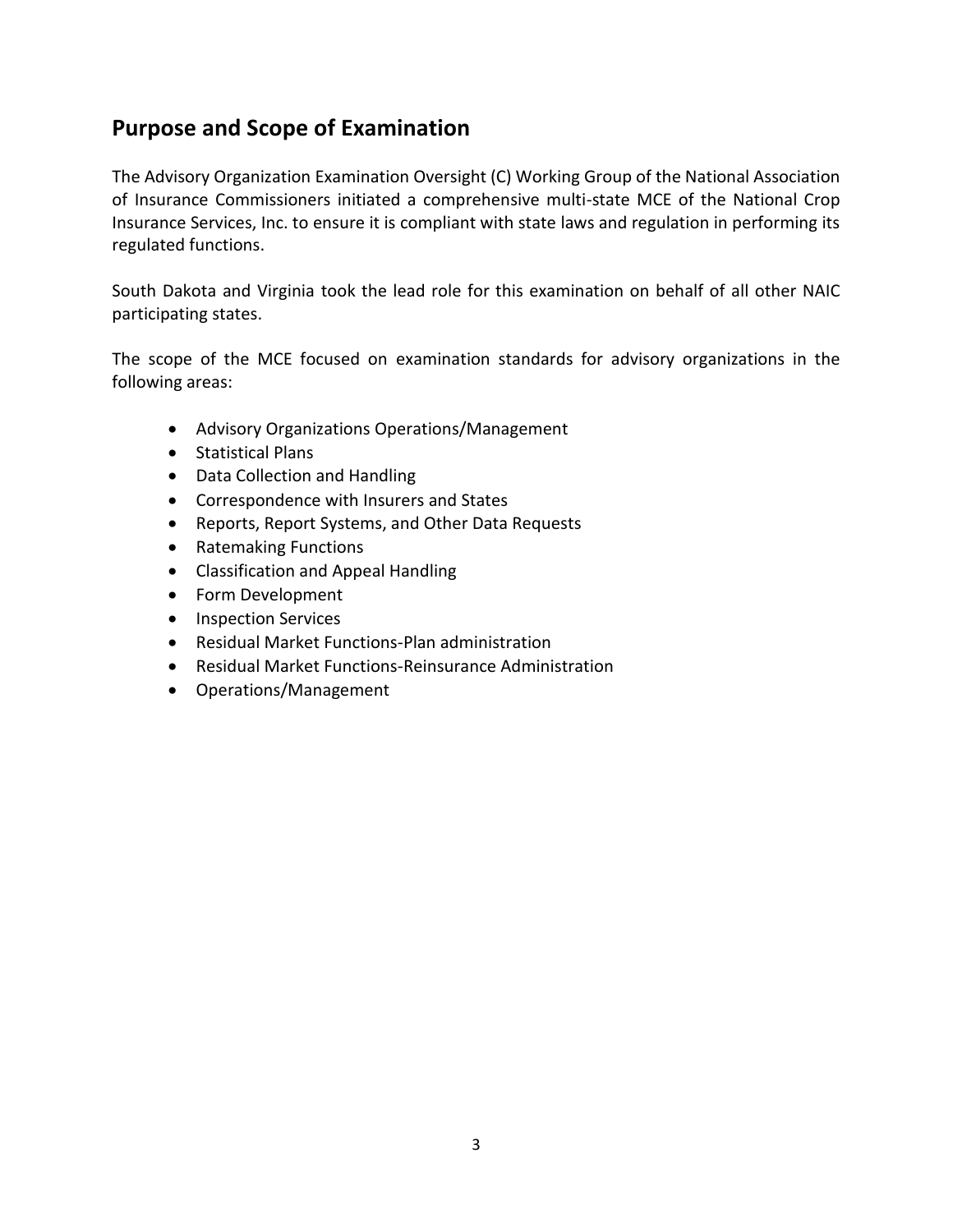# <span id="page-5-0"></span>**History and Profile**

National Crop Insurance Services, Inc. ("NCIS") is an international not-for-profit organization representing the interests of private crop insurance companies. "NCIS' members" are the direct link to production agriculture in America. NCIS is licensed in all states except Alaska and the District of Columbia. In 2018, "NCIS' members' sold 1.1 million policies with an insured value of nearly \$136 billion.

NCIS has served agriculture through its member companies since 1915. In 1989, its role in the industry was enhanced when two organizations, the Crop-Hail Insurance Actuarial Association ("CHIAA") and the National Crop Insurance Association ("NCIA"), merged to form the modernday NCIS structure.

Today, private-sector NCIS member companies, in partnership with the government, provide a complex risk management safety net to every producer in America choosing to participate.

NCIS members write Crop-Hail Insurance, Multi-Peril Crop Insurance ("MPCI"), the federallysubsidized risk management program, and privately developed risk management products.

Extensive data collection and information management is the backbone of NCIS's ability to respond to member needs. NCIS assists the crop industry in meeting the regulatory requirements of the states. On behalf of its members, NCIS collects and manages data and information, conducts research and analysis, and serves as a licensed statistical agency for the Crop-Hail program.

NCIS is often challenged with the task of analyzing proposed legislative changes to determine industry effectiveness. Developing actuarial scenarios, testing the data and reporting the findings to the Federal government assist with the decision-making process and helps prevent unintended risk to production agriculture.

NCIS' education arm conducts educational and professional forums for its members. More than 3,500 individuals attend these annual sessions on claims adjustment, ethics, policy and procedures.

NCIS has four separate classes of membership:

• A Full Member consists of either an insurance company writing primary coverage for crop insurance or rain insurance; an affiliated group of insurance companies that write primary coverage for crop insurance or rain insurance under common management in their general insurance operations; or a managing general agent for one or more insurance companies that write primary coverage for crop insurance or rain insurance.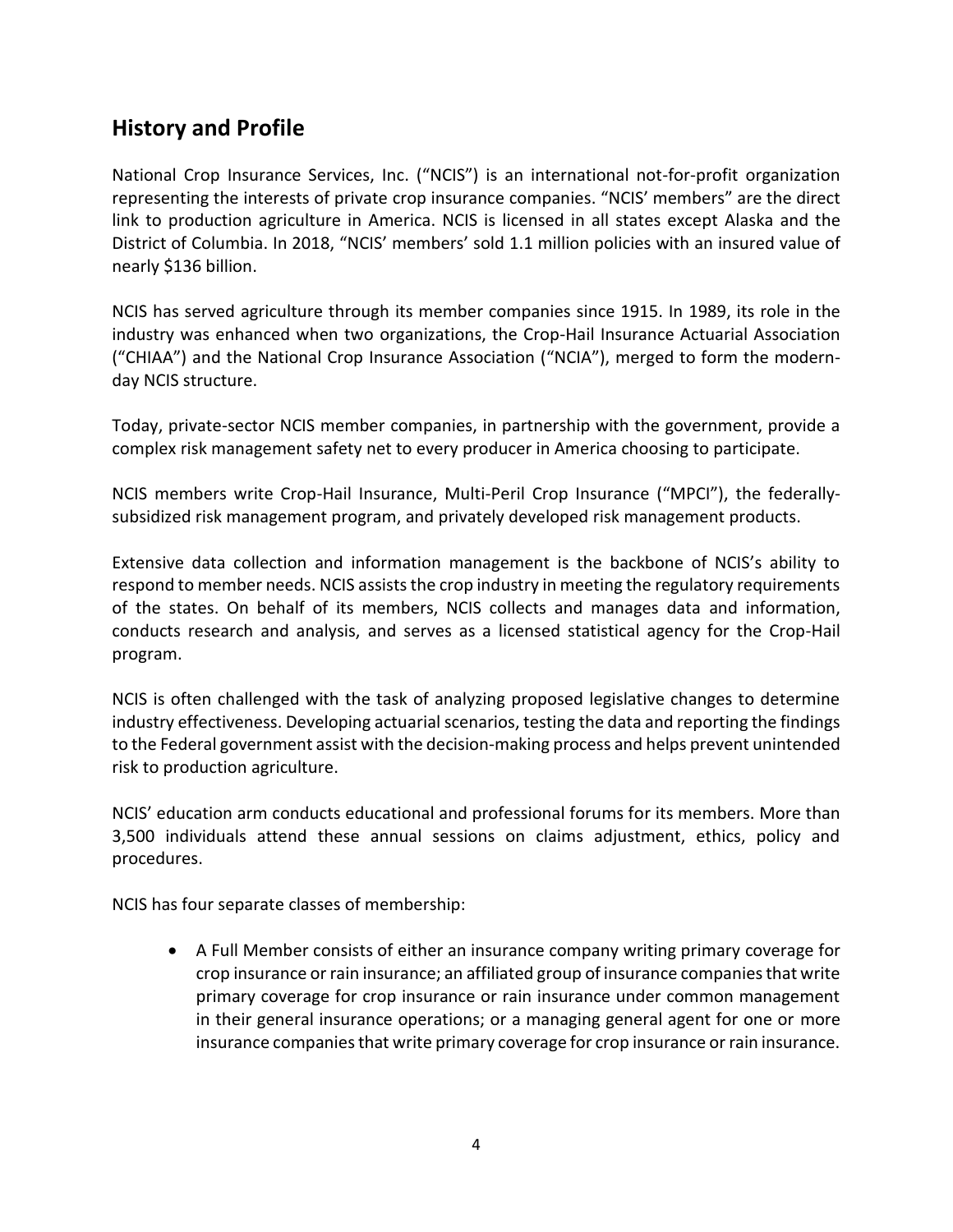- A Service Member is the same as a Full Member but elected to subscribe for some, but not all, of the assessment-based services offered by NCIS.
- International Insurance Company Service Members are those organizations that are engaged in the writing of primary coverage outside the United States as their principal activity related to the crop insurance industry.
- Organizational Associate Members are organizations not engaged in the writing of primary coverage but have an interest in crop insurance or rain insurance.

Policy direction and overall responsibility for NCIS affairs rests with its Board of Directors. The following standing committees assist the Board of Directors:

- Audit Committee
- Communications and Outreach Committee
- Crop-Hail Actuarial & Statistics Committee
- Crop-Hail Policy, Procedure and Loss Adjustment Committee
- MPCI Policy, Procedure and Loss Adjustment Committee
- Nominating Committee
- Program Development Committee
- Technology & Information Processing Committee
- Training & Education Committee
- Underwriting and Operations

These committees are made up of member company's personnel who are appointed on the basis of their particular experience and expertise. Standing committee recommendations are presented to the Board of Directors for final action.

In addition to the standing committees, eighteen regional and state crop insurance committees help NCIS stay in touch with local developments in agriculture and insurance. They meet periodically and make recommendations to the Board of Directors based on the specific needs in their areas.

Although the Board of Directors sets the general policy of NCIS, the president and staff are responsible for implementing the Board of Directors' policies. NCIS has approximately forty employees at its Corporate Headquarters in Overland Park, Kansas, which is its only office.

NCIS also has a wholly owned subsidiary, Ag International Insurance Research Services, Inc., which was incorporated on July 12, 2000. Ag International Insurance Research Services, Inc. is a taxable corporation formed to utilize NCIS expertise in actuarial, statistical, and economic analysis, agricultural production practices and risk management, agronomic research, legislative and program requirements, existing policies and plans of insurance, underwriting and loss adjustment procedures, and data reporting requirements directly related to the federal crop insurance program, to provide independent development or evaluation of new or modifications of current policies or plans of insurance to be offered as federally reinsured crop insurance.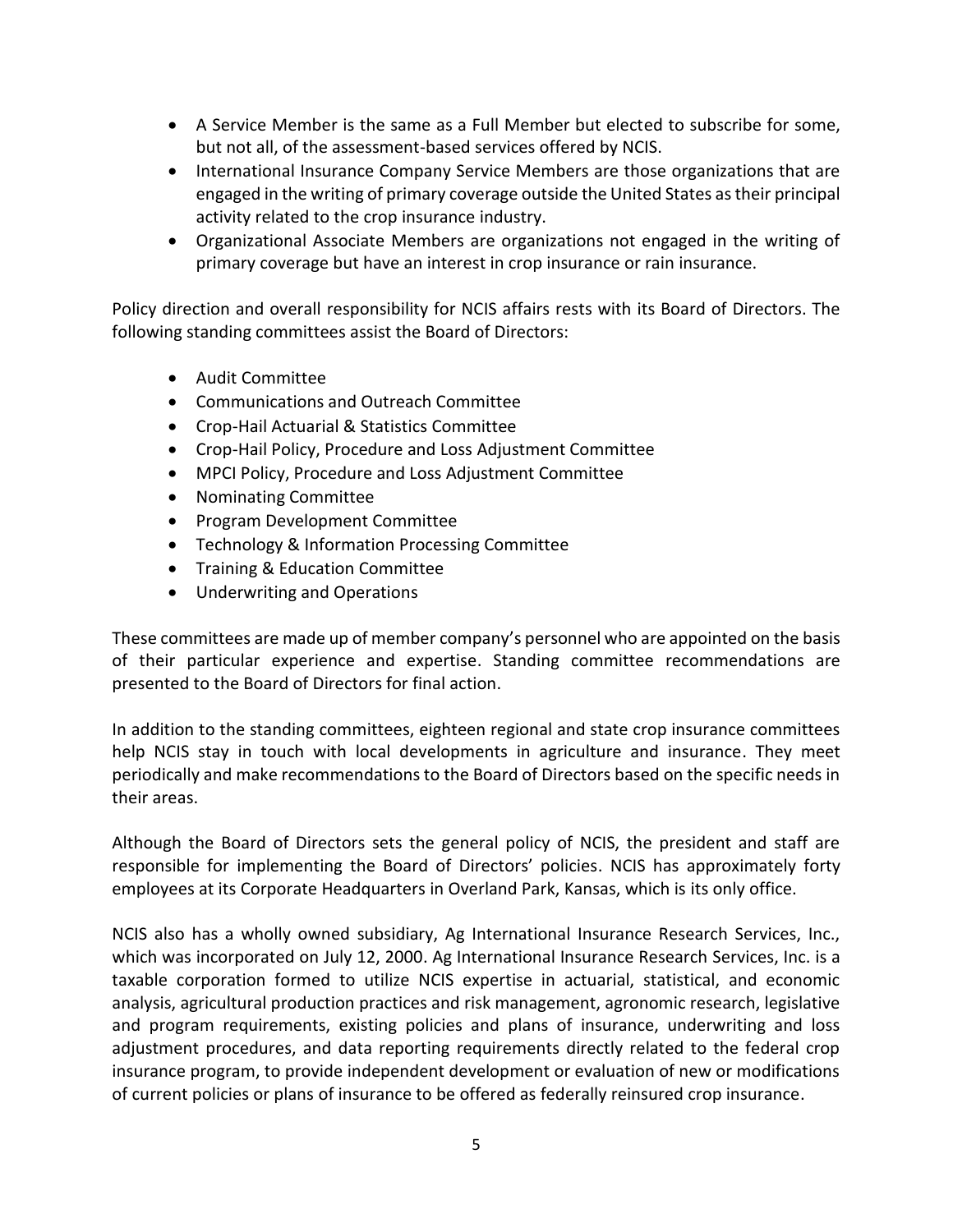Two types of crop insurance are available to farmers in the United States:

- Multi-Peril Crop Insurance (MPCI), available through the Federal Government; and
- Crop-Hail insurance, available from private carriers.

MPCI covers loss of crop yields from all types of natural causes including hail, drought, excessive moisture, freeze, and disease. Newer coverage options combine yield protection and price protection to protect farmers against potential loss of revenue, whether due to low yields or changes in market price. MPCI is federally supported and regulated and is sold and serviced by private sector crop insurance companies and agents. The Federal government also subsidizes the farmer-paid premiums to reduce the cost to farmers. They also reimburse private insurers to offset operating and administrative costs that would otherwise be paid by farmers as part of the premium.

Crop-Hail insurance policies are not part of the Federal crop insurance program. These are provided directly to farmers by private sector insurers and are regulated by individual state insurance departments. Many farmers purchase Crop-Hail coverage because hail has the unique ability to totally destroy a significant portion of a planted field while leaving the rest undamaged. These losses are often not indemnified under MPCI policies because the damages fail to exceed the MPCI policy deductible.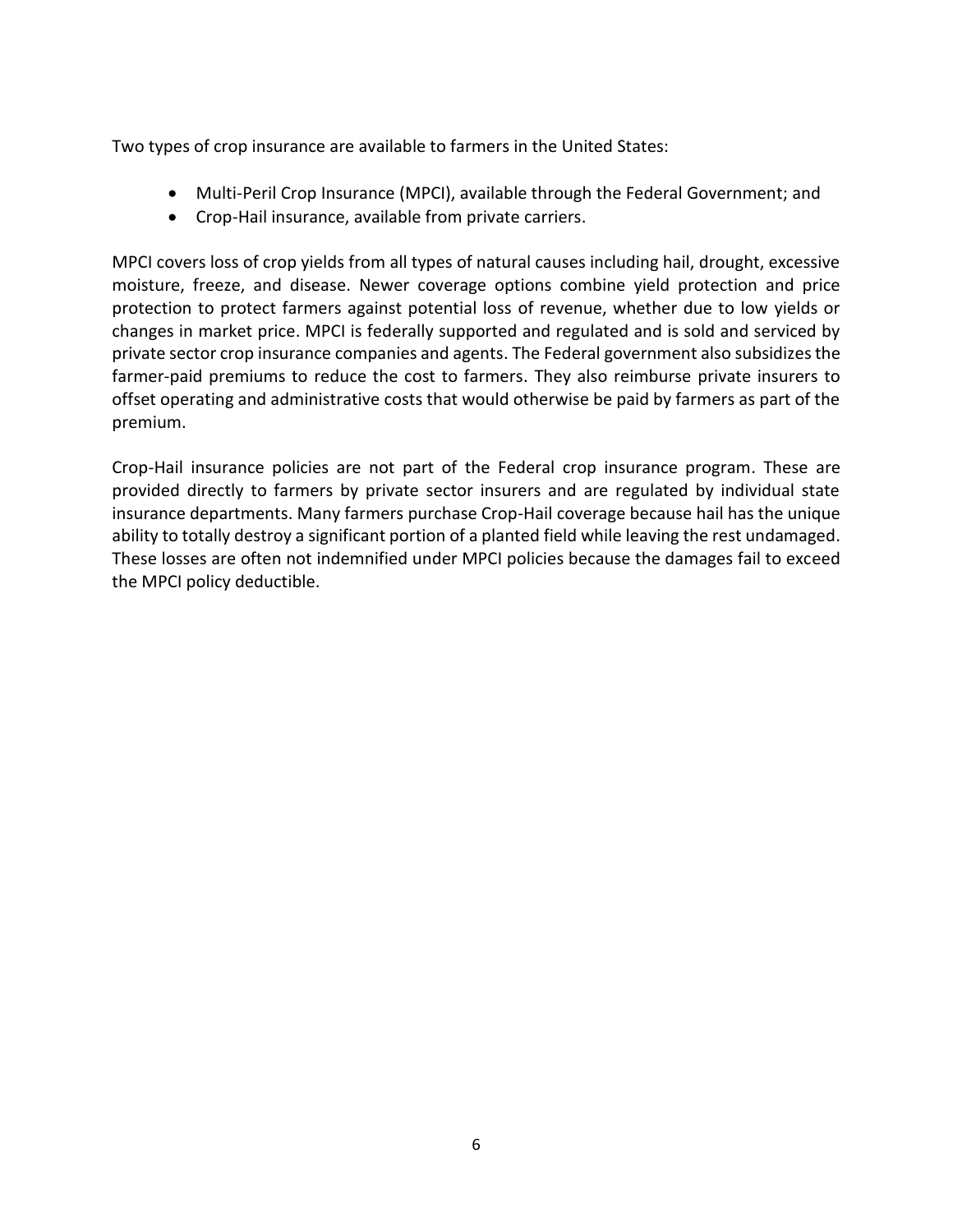# <span id="page-8-0"></span>**Methodology**

The MCE was conducted in accordance with the standards and procedures established by the NAIC. Forty-one standards from 9 areas shown in Chapters 20 and 29 of the 2019 Market Regulation Handbook were the primary basis of review. These specific areas are listed in the preceding Purpose and Scope of Examination section.

The examiners relied heavily on the review of documents and procedures, walkthroughs of processes, and interviews with key administrative and operational personnel. Most of the MCE was conducted off-site. Sampling criteria, when applicable, is detailed in the relevant Examination Results section.

This Report lists those scope areas and the relevant standards reviewed. Some standards are applicable to more than one scope area and reference is made accordingly.

The result of the examiners' review of each standard can be either "Pass" or "Fail."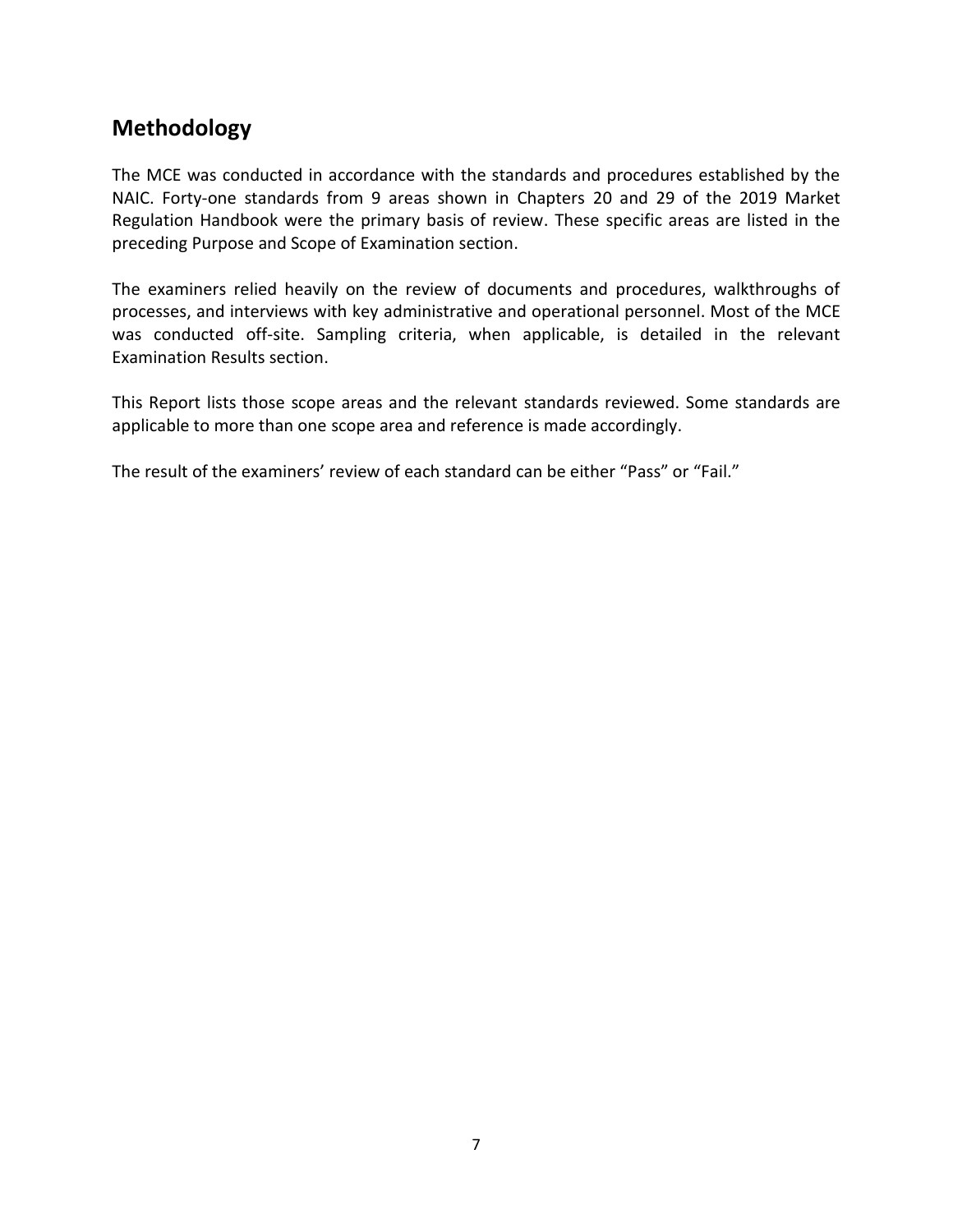# <span id="page-9-0"></span>**Examination Results**

## <span id="page-9-1"></span>**A. Advisory Organizations Operations Management**

The evaluation of standards in this area is based on a review of NCIS's responses to document requests, questions, interviews, and presentations made to the examiners. This portion of the MCE is designed to verify that NCIS maintains procedures for providing regulated services that are in accordance with applicable statutes, rules, and regulations.

#### **Standard 1**

The advisory organization has implemented written policies and procedures to prevent anticompetitive practices in the insurance marketplace, as related to its services and communications to insurers.

#### **Result:** Pass

**Examiners' Observations**: The examiners reviewed documentation and presentations on anti-competitive practices supplied by the Advisory Organization to ensure compliance and no exceptions were noted.

The examiners noted the following controls were in place to address the requirement and verified their use:

- NCIS Antitrust Compliance Manual
- Antitrust Compliance in the Trade Association World
- Federal Sentencing Guidelines Effective Compliance and Ethics Program
- Antitrust Notice
- Trade Association Antitrust Compliance
- U&O and Claims Managers Antitrust presentation

**Standard 2** The advisory organization uses sound actuarial principles for the development of prospective loss costs.

#### **Result:** Pass

**Examiners' Observation:** The examiners reviewed documentation supplied by the Advisory Organization and interviewed NCIS staff to determine compliance. The NCIS process is as follows: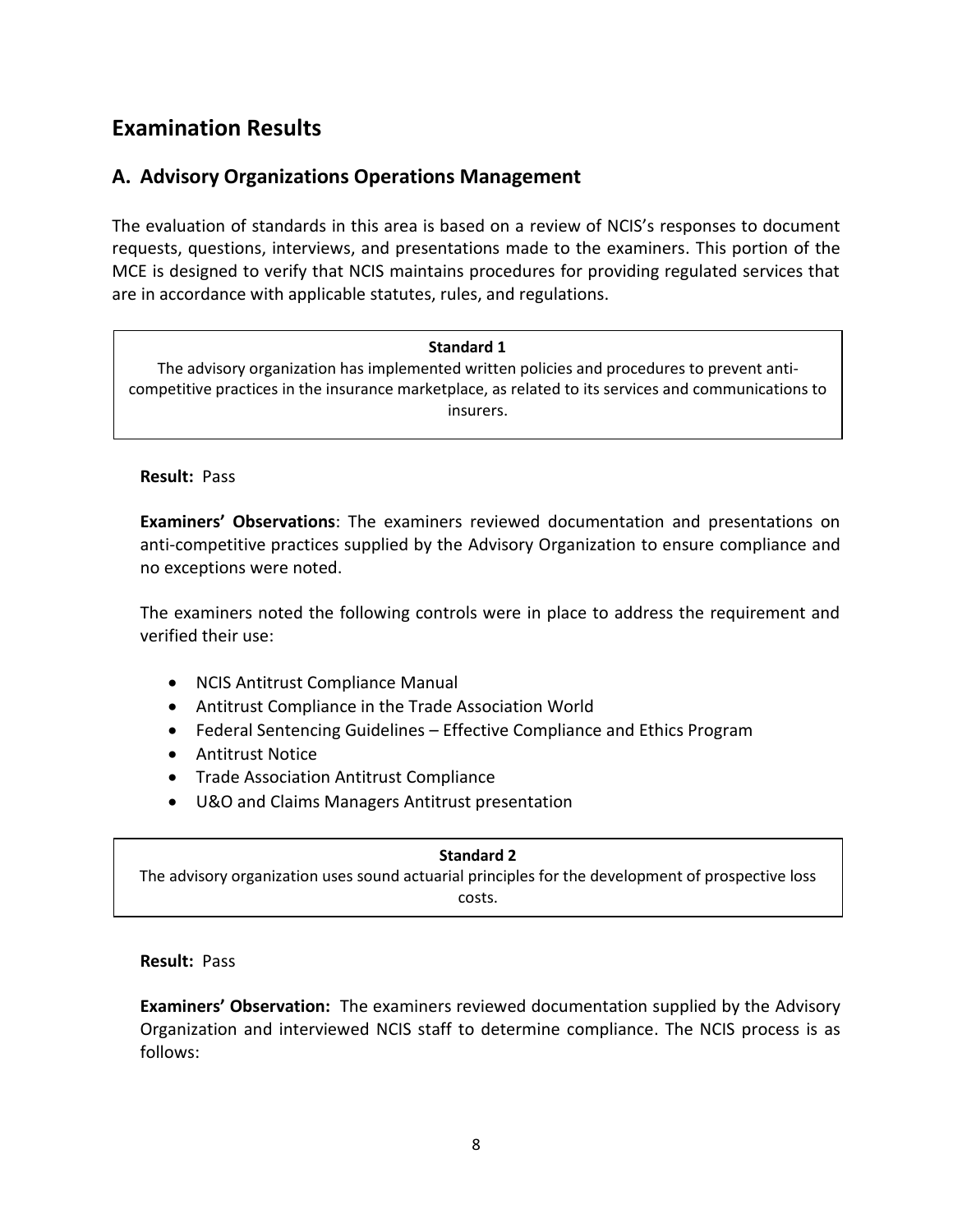• New Final Average Loss Costs ("FALCs") are developed by NCIS staff and then in most cases reviewed by the Crop-Hail Actuarial and Statistics Committee. The responsibility of the committee is to ensure that the FALCs are calculated accurately and are consistent with the methodologies approved by the Committee. NCIS's senior staff also performs spot checks of the FALCs as needed. FALCs are then reviewed by the Program Development Committee, and finally by the Board of Directors. NCIS antitrust procedures are followed throughout this process. Once the FALCs have been accepted, the vice president of actuarial applications and insurance filings prepare and submit the filing to the state insurance department(s).

Documents reviewed include rate filings and papers written by NCIS senior management on rate making. They are the following:

- Crop-Hail Insurance Rate Making
- Development of Policy Form Factors
- Rain Insurance 2018 Filing Memorandum
- Production Plan Adjustment for Trended and Excluded Yields

#### **Standard 3**

The advisory organization prepares, submits filings as necessary, adheres to applicable state filing and/or approval requirements and written procedures prior to distribution of prospective loss costs, policy forms, endorsements, factors, classifications or rating rules manuals.

#### **Result:** Pass

**Examiners' Observations:** The examiners reviewed documentation supplied by the Advisory Organization which explains their process and spoke with NCIS staff. No exceptions were noted.

- New forms are developed by NCIS staff and must be approved by various industry committees, including the Crop-Hail Policy, Procedure, and Loss Adjustment Committee, the Program Development Committee, and finally by the Board of Directors. Once it receives final approval, the form is provided to the vice president of actuarial applications and insurance filings, who prepares and submits the filing to the state insurance department(s).
- Filings are made on the System for Electronic Rate and Form Filing ("SERFF") or other state approved filing system. NCIS has implemented SERFF in any jurisdiction in which it is available. SERFF is used in all states except Florida where the state proprietary filing system, I-File is used.
- Staff periodically checks the status of the SERFF filing process, often several times a day. Staff also maintains an Excel worksheet to track filing status and to use as a communication tool with member companies.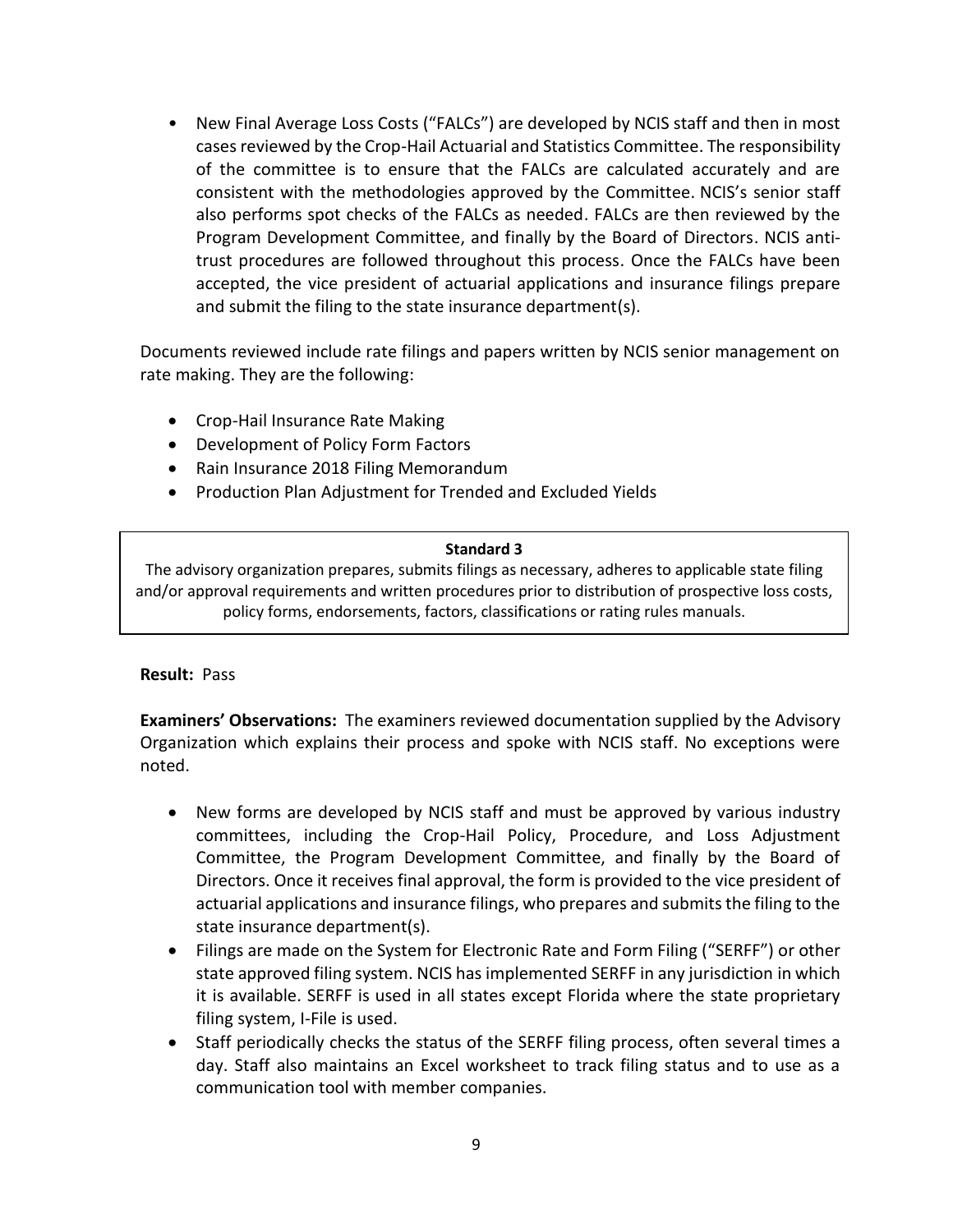- NCIS follows mandated time requirements, if applicable. The Advisory Organization advised the examiners that they file loss costs, forms and rules with sufficient time to meet the desired approval date.
- NCIS is responsive to state filing analysts' questions regarding the filings.
- The loss costs, forms and rules distributed by the Advisory Organization are the same as those filed with the applicable state insurance departments.
- NCIS provides accurate information to its member companies related to the status of the state's approval of the filing and approved usage date of prospective loss costs, rules and forms, factors, or classifications in a timely manner.
- Instructions are included in the Advisory Organization's manual for all prospective loss costs, policy forms, endorsements, factors, classifications, or rating rules.

#### **Standard 4**

Experience rating factors are developed in a correct and timely manner.

## **Result:** N/A

**Examiners' Observations:** Experience rating is not used in the crop insurance program.

**Standard 5** The advisory organization performs thorough and meaningful inspections and research when required for individual insured rating classification.

## **Result:** N/A

l

**Examiners' Observations:** NCIS develops loss costs for individual crops. See Standard 6 for a more in-depth response on how the Advisory Organization develops loss costs.

#### **Standard 6**

The advisory organization develops sound, understandable and appropriate risk classifications.

#### **Result:** Pass

## **Examiners' Observations**:

- Crop classifications are the closest analogue to rating classifications in the crop insurance program.
- NCIS develops loss costs for individual crops.
- In certain cases, crops may be grouped together into classes for the analysis of loss cost experience. A listing of the crops in each class is included in the NCIS Final Average Loss Cost Manuals filed with the states.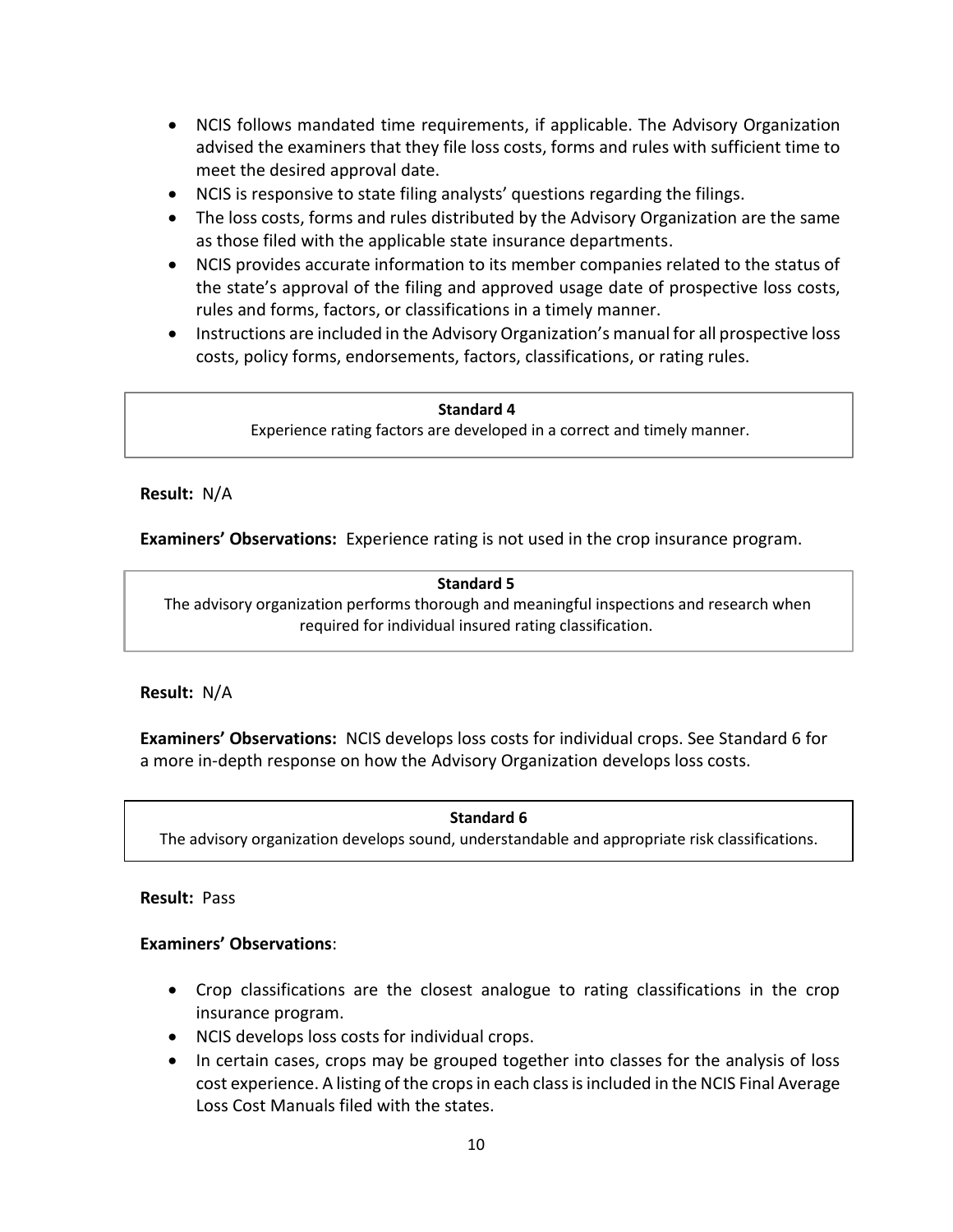- Crop classes are based on the similarity of their agronomic characteristics as established by the Advisory Organization staff agronomists.
- An example of two separate crop classes that are now in a single loss chart are early and mid-season white potatoes and late season white potatoes.

#### **Standard 7** Loss control services are effective and based on valid risk management, engineering and scientific evidence.

j

**Result:** N/A

**Examiners' Observations:** NCIS does not provide loss control services.

## **Standard 8**

The advisory organization conducts ongoing research and review of state insurance laws and insurance related case law in order to be responsive to necessary changes in prospective loss costs, policy forms, endorsements, factors, classifications or manuals, as applicable.

## **Result:** Pass

**Examiners' Observations:** The examiners confirmed through their review of documents and discussions with NCIS that procedures and protocols are in place to monitor the regulatory environment for actions that may require changes.

- NCIS has a staff member whose role is to review state websites, SERFF, and other sites to ensure the Advisory Organization is capturing any recent changes in laws, regulations, or bulletins in states in which NCIS is doing business.
- In addition, NCIS reviews any information obtained by member companies.
- NCIS communicates changes to its member companies through bulletins and at training meetings conducted during the year.
- NCIS provided an industry "train the trainer" presentation outlining nationwide form changes. This presentation took place at the 2018 Spring Train the Trainer Conference.
- Various samples were provided for review between 2016-2019.

#### **Standard 9**

The advisory organization uses objective and established procedures when administering assigned risk.

## **Result:** N/A

**Examiners' Observations:** NCIS does not have assigned risk.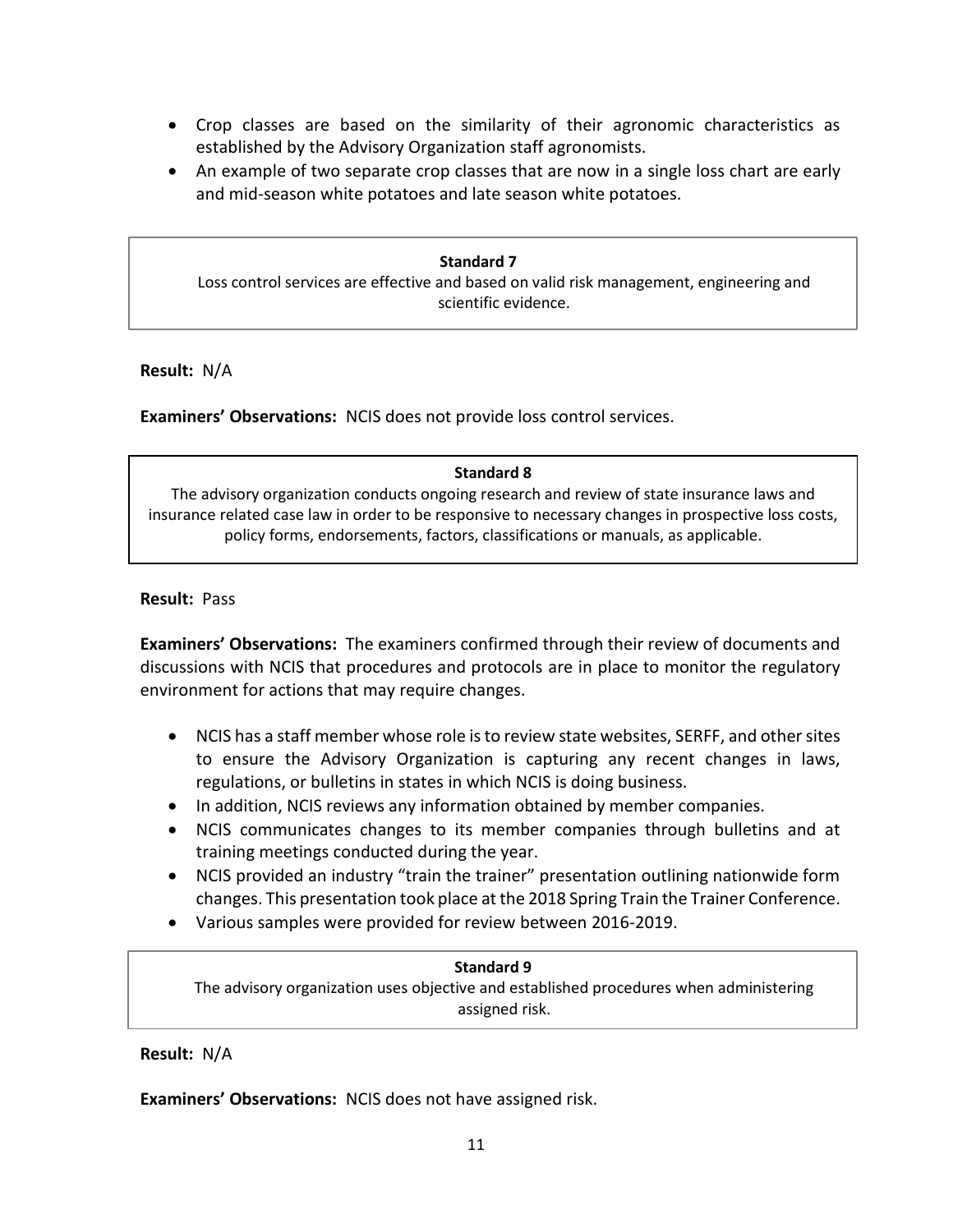## **Standard 10**

When performing analysis and impact studies of proposed legislation, the advisory organization presents thorough and objective information.

#### **Result***:* N/A

**Examiners' Observations:** NCIS has not prepared legislative impact studies during the past five years due to the absence of any recent legislative changes affecting the Crop-Hail program.

#### **Standard 11**

The advisory organization has an up-to-date, valid internal or external audit program.

## **Result:** Pass

**Examiners' Observations:** A procedural review including a process walk through with NCIS key employees was conducted. The examiners reviewed various audit related documents including IT reports, annual Comprehensive Annual Analysis (CAA) Information Requests, as well as Crop Hail reports.

• NCIS reviews IT reports to ensure state data received in the File Transfer Protocol server matches the final data that is loaded onto the production data base once the majority of the data has been loaded and the state has closed its data file for the year.

The following reports were reviewed:

- Four Kansas CAA reports between 2016- 2019.
- Global IT Risk Vendor Assessment Questionnaire
- 2015 Target Market Conduct Exam Final Report
- 2016 Crop Hail Data Review Results

#### **Standard 12**

The advisory organization has appropriate controls, safeguards, and procedures for protecting the integrity of computer information.

#### **Result:**Pass

**Examiners' Recommendation:** Examiners reviewed the NCIS Information Systems Policy and feel the Advisory Organization has adequate controls in place.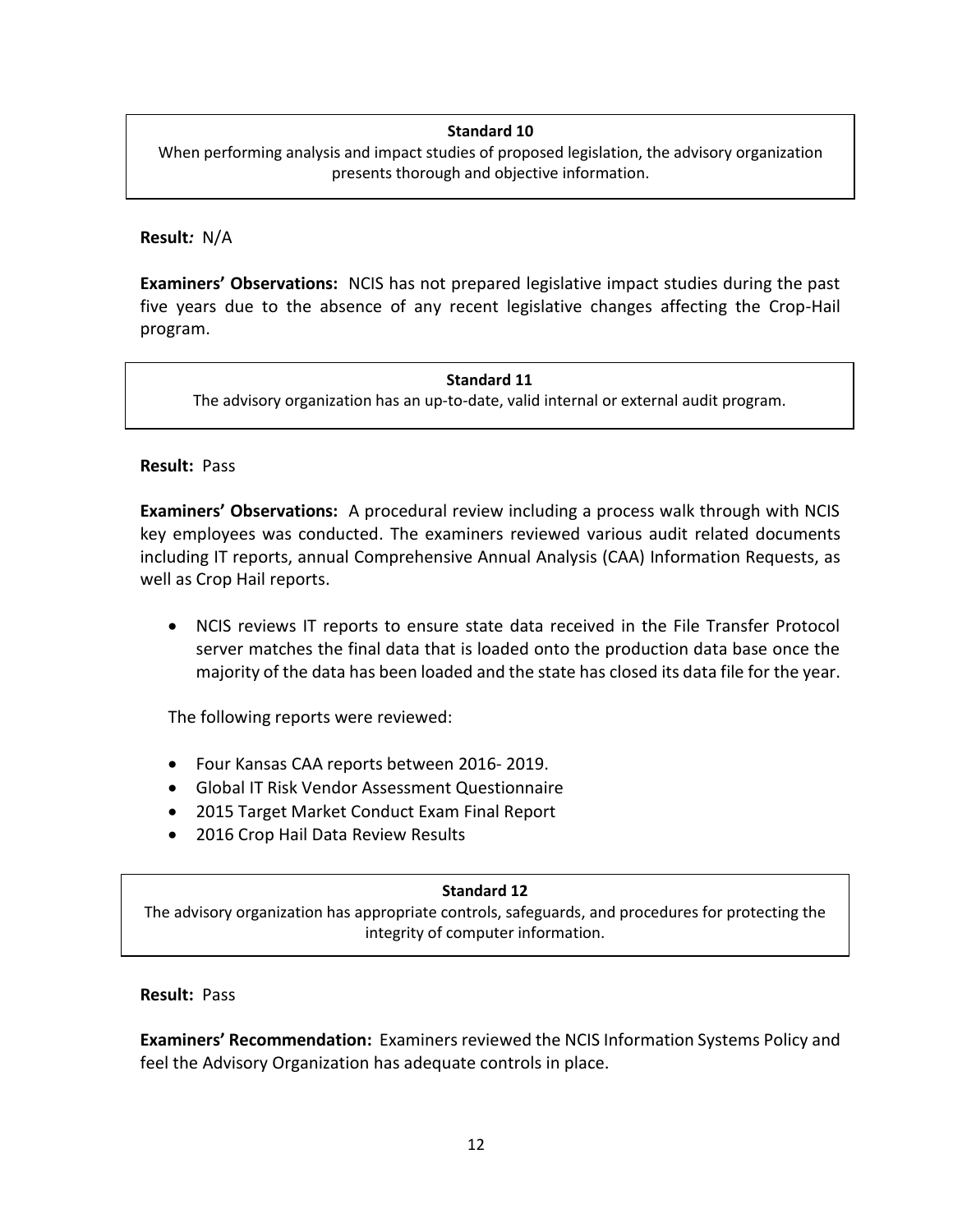**Examiners' Observations:** NCIS has appropriate controls and safeguards in place for the integrity of computer information, which are maintained on a departmental basis. A procedural review, which included a review of the facility at NCIS, confirmed the following:

## **Physical Security**

- All servers are housed in a secure computer room. The room is locked at all times. Network switches and communication equipment are in a locked room within the computer room. Server consoles are locked with password protection. Access is limited to IT personnel only.
- The computer room is equipped with two supplemental HVAC units, separate from the building HVAC system, to maintain optimum temperatures for server performance. The computer room is also equipped with a standard sprinkler system for protection against fire.

## **Software Security**

- NCIS uses a CISCO firewall to protect servers from unauthorized outside access.
- Servers are kept up to date with the most current security patches.
- NCIS uses anti-virus and anti-spam software on all servers that members use for uploading and downloading data.
- NCIS does not allow staff to set up a File Transfer Protocol ("FTP") site on any workstation. Because of the strict router configuration staff who need to use FTP to retrieve files from FTP sites on the WEB must use Passive File Transfer Protocol. NCIS has a freeware package called WSFTP that works for accessing FTP sites safely.
- SQL Server security is utilized and only authorized NCIS employees have access to Administrator passwords.

## **Access Security**

Password policies are in place. All users have usernames and passwords. Access from outside the NCIS network is restricted and limited to specific servers by username and password protection.

## **Database and Program Security**

- Each database is monitored by a Database Administrator ("DBA"). Only DBAs can change databases. Users have permission to change data within a database according to business needs.
- File and share level permissions are used to control access to files and data on NCIS servers.
- Programs are developed on test servers before being moved to production servers. All code is saved to secured production libraries. Programmers develop code in a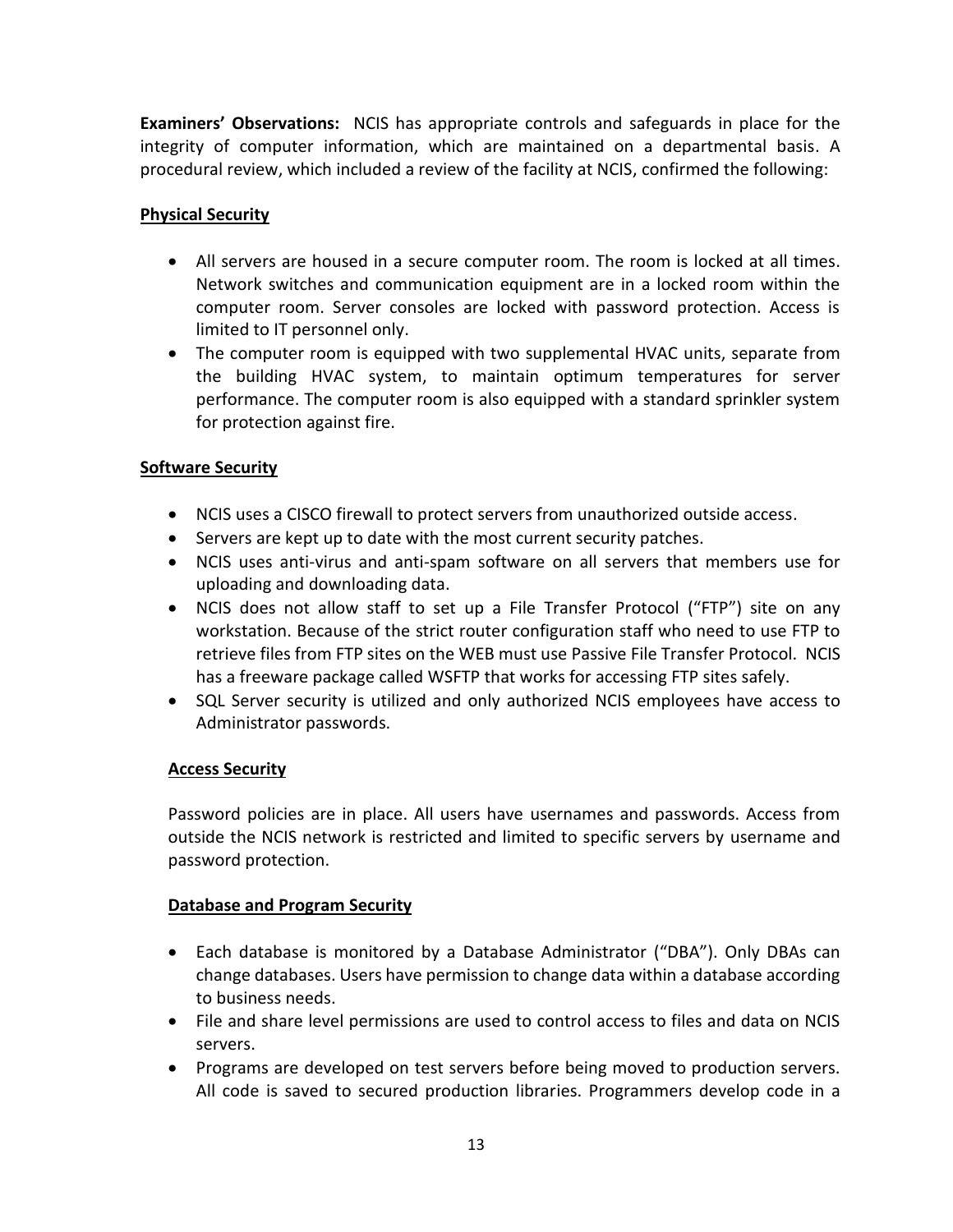testing environment. Users and programmers test each new application. Upon completion of testing, management approves deployment. Developers work with the IT staff to deploy the final product. All changes to a finished application must be authorized and documented.

## **File and Data Backup**

- **File servers:** Weekly full backup and daily incremental backup. **Databases**: Daily full backup and weekly image backup. Critical databases are backed up every 2 hours. **Email:** Daily full backup. **User computers**: Weekly full backup and daily incremental backup.
	- Weekly backups are made to tape and are stored on-site. Daily incremental backups are made to an on-site hard drive. On the 1st and 15th of each month, a full set of backup tapes is transferred to off-site storage in climate‐controlled caves near Kansas City, Kansas.
	- Backup tapes and files are regularly test‐restored.

#### **Standard 13**

The advisory organization has a valid disaster recovery plan.

## **Result:** Pass

**Examiners' Recommendation:** There is no time requirement around when to review the disaster recovery plan. However, NCIS should regularly review its disaster recovery plan for continued accuracy, increased comprehensiveness and update, as needed, to ensure its validity.

**Examiners' Observations**: The examiners reviewed the Business Continuity Plan ("BCP") which included a disaster recovery plan. The plan was created in January 2018 and updated on January 30, 2019. The plan will be reviewed and updated in Q1 of each year going forward. Objectives and highlights of the current plan include:

BCP Objectives

- Protect NCIS personnel, visitors, and members
- Maintain command, control, and direction during emergencies
- Reduce disruptions to operations
- Protect essential facilities, equipment, records, and other assets
- Assess and minimize damage and losses
- Provide organizational and operational stability
- Facilitate decision‐making during an emergency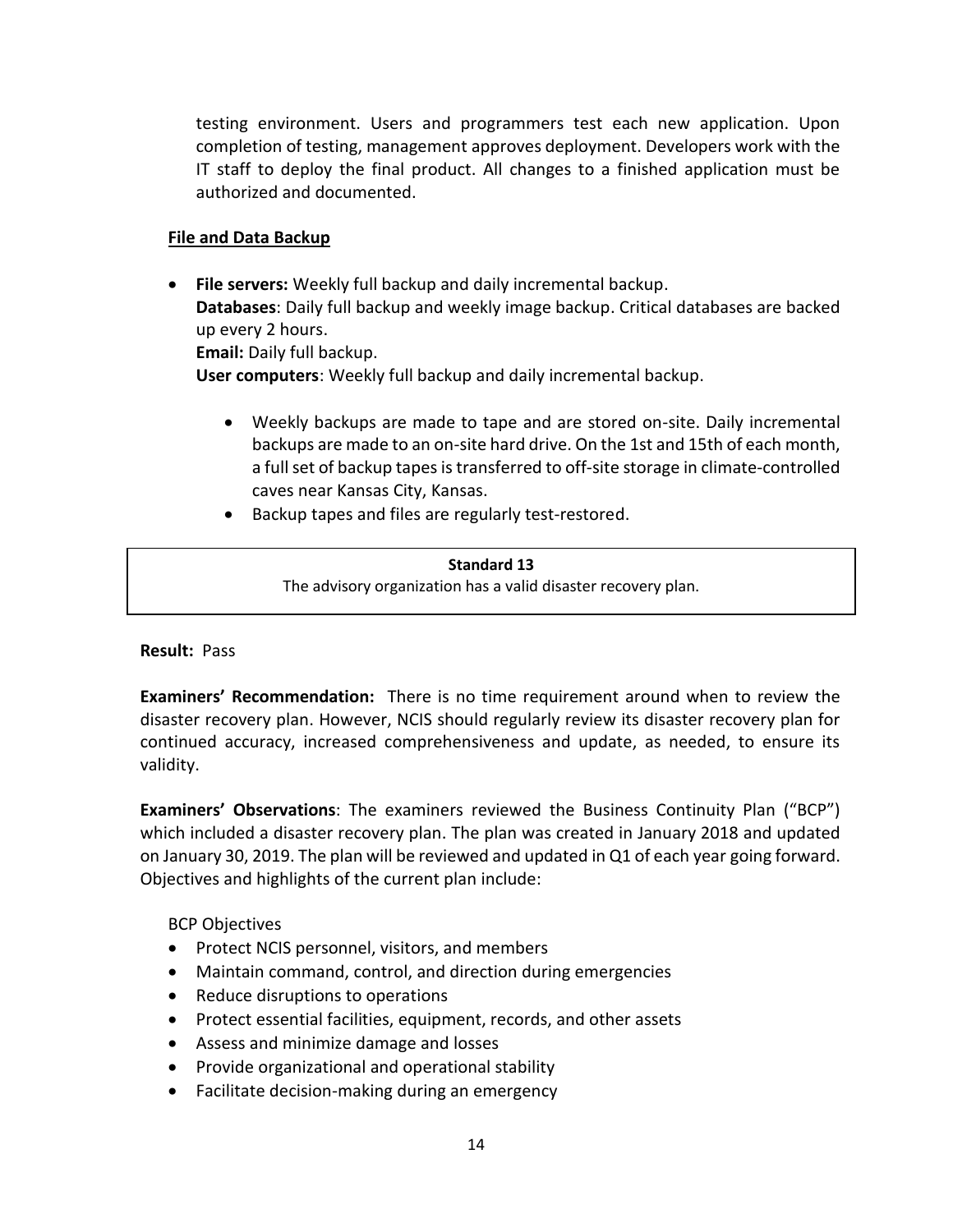- Achieve an orderly recovery from emergency operations
- Provide for the line of succession to critical management and technical positions
- Provide resources and capabilities to develop plans for restoring or reconstituting regular activities, depending upon the scope, severity, and nature of the incident

**Highlights** 

- The BCP describes the actions that will be taken to activate a viable BCP capability within 3 business days of an emergency event. The BCP can be activated during duty and non‐duty hours, both with and without warning.
- The BCP supports the performance of essential functions from alternate locations and provides for continuity of management and decision‐making throughout the organization, if senior management or technical personnel are unavailable during an event.
- Annual testing and training are prioritized and completed accordingly. All participating personnel are familiarized with the plan and mission critical employees are formally trained to ensure service levels are met.
- Files related to Agronomic Research studies have been completed in 2 tranches and are separated between those within roughly the last 20 years and those prior. The research completed within the last 20 years are in electronic as well as paper form and are thus backed up appropriately. The older documents have not all been backed up electronically due to resource limitations but there is an ongoing process where individual documents are scanned and loaded into the NCIS network.

#### $\overline{a}$ **Standard 14**

The advisory organization is adequately monitoring the activities of any entity that contractually assumes a business function or is acting on behalf of the advisory organization.

**Result:** N/A

**Examiners' Recommendation:** NCIS does not utilize any 3<sup>rd</sup> party entities to conduct any business functions.

**Standard 15** Records are adequate, accessible, consistent and orderly, and comply with state record retention requirements.

#### **Result:** Pass

**Examiners' Recommendation:** No recommendation; NCIS has a comprehensive records retention process.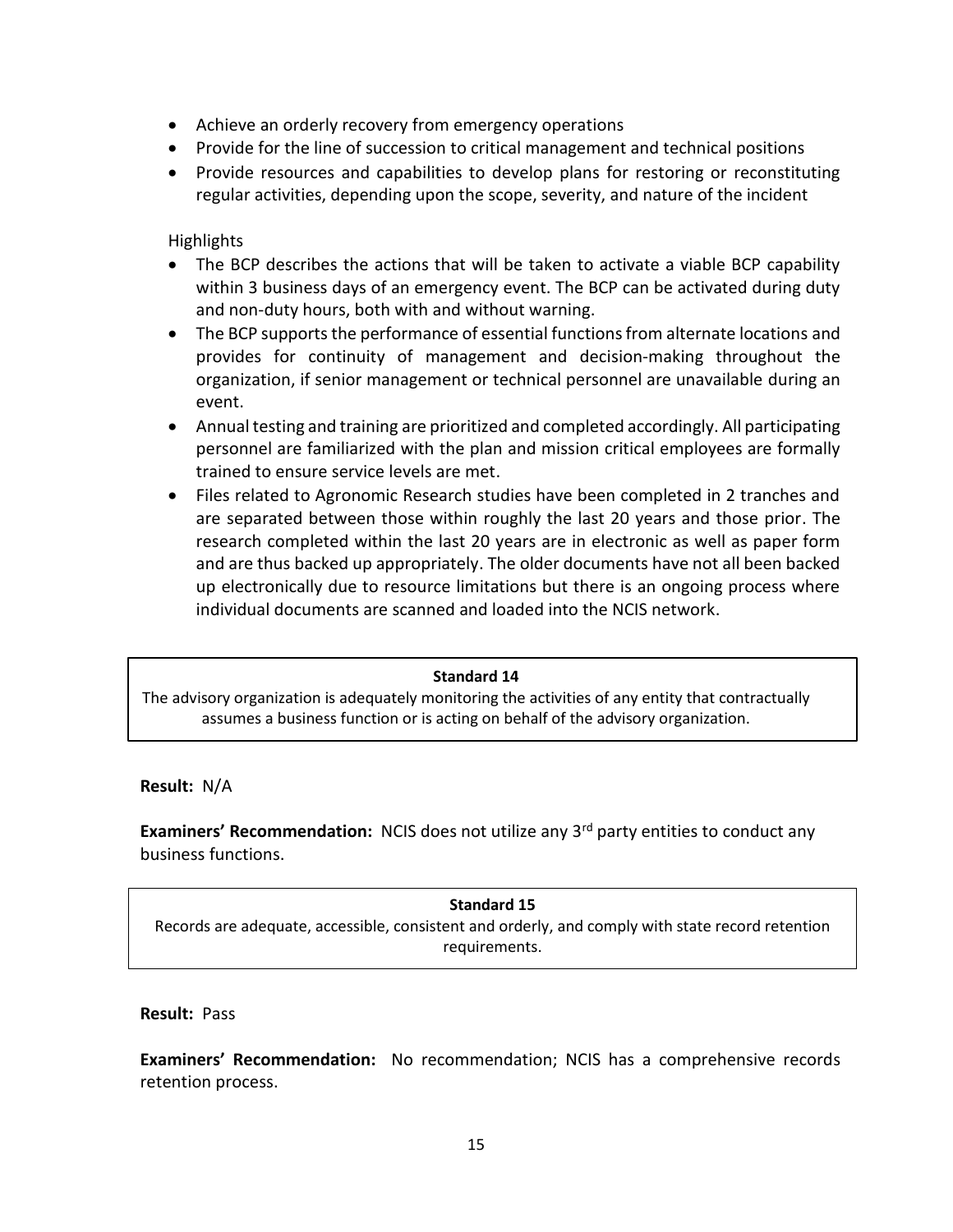**Examiners' Observations**: NCIS provided a document entitled Document Retention and Destruction Policy, dated 2/27/2015. The document was comprehensive and clearly outlined its policies related to document retention. Highlights of the policy include:

- Clearly defined responsibilities for the administration of the policy.
- Process for maintaining documents that may require a litigation hold.
- Standards for maintaining the integrity of electronic documents.
- Emergency planning
- Definition of the types of documents and for how long to maintain them.

**Standard 16** The advisory organization is appropriately licensed.

## **Result:**Pass

**Examiners' Observations:** Certificates of Authority and, if applicable, renewal letters, were reviewed for the 49 states in which NCIS operates. No exceptions were noted.

## **Standard 17** The advisory organization cooperates on a timely basis with examiners performing the examinations.

## **Result:** Pass

**Examiners' Observations:** NCIS has cooperated with the examiners throughout all phases of the examination.

**Standard 18** The advisory organization has developed and implemented written policies, standards, and procedures for the management of insurance information.

## **Result:** Pass

**Examiners' Observations**: NCIS does not sell insurance. Member companies do not send any information to NCIS that includes Personally Identifiable Information (PII). However, NCIS does have a PII policy which addresses its members' sensitive, proprietary information. All NCIS vendors and employees are required to sign Non-disclosure Agreements which are reviewed annually.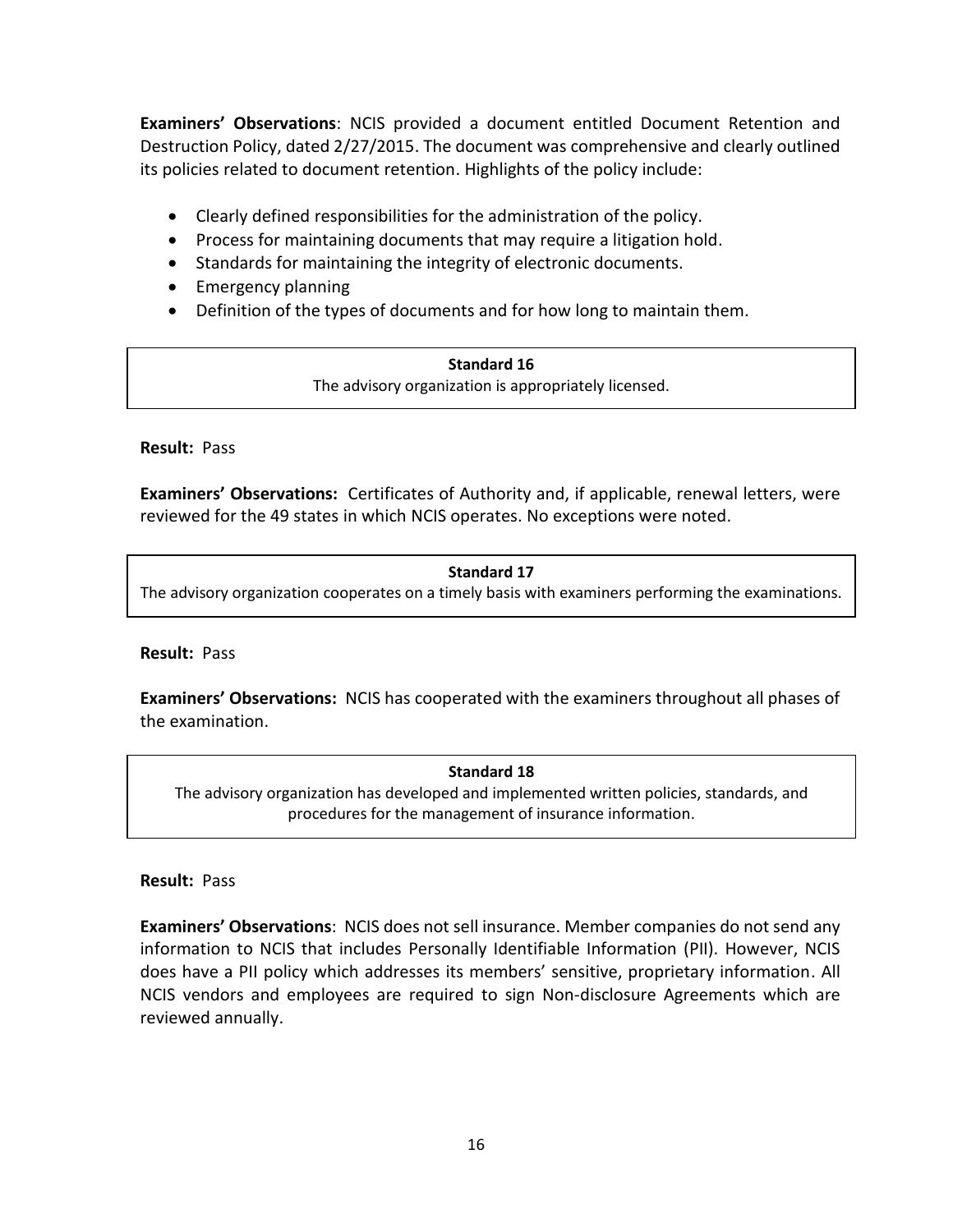## <span id="page-18-0"></span>**B. Statistical Plans**

The evaluation of standards in this area is designed to verify that NCIS maintains adequate statistical plans in accordance with applicable statutes, rules, and regulations and that data is reported in accordance with the statistical plans. This standard is also intended to measure NCIS's compliance regarding the filing and approval of statistical plans.

**Standard 1** The statistical agent has filed its statistical plans in accordance with applicable statutes, rules, and regulations.

#### **Result**: Pass

**Examiners' Observations:** The Advisory Organization provided documentation demonstrating that the 2018 Crop-Hail 200-CHI Manual has been filed in all states in which it is doing business in accordance with applicable statutes, rules, and regulations. The filed statistical plan that was in place during the examination period was filed with the states in June 2018.

The Crop-Hail Insurance Reporting Procedures and Codes (200 manual) is emailed to Massachusetts, Oregon and Washington and sent via SERFF to Arizona, Michigan, Missouri, Montana, Oklahoma, Rhode Island and Utah. The 200 manual is mailed to all other states. Examples of receipt documentation were provided.

| <b>Standard 2</b>                                                                                 |  |
|---------------------------------------------------------------------------------------------------|--|
| The statistical plans are reviewed and updated in accordance with applicable statutes, rules, and |  |
| regulations.                                                                                      |  |

**Result**: Pass

**Examiners' Observations:** The statistical plans are reviewed and updated as needed, in accordance with applicable statutes, rules, and regulations.

The NCIS Crop-Hail Insurance Reporting Procedures and Codes (200-CHI Manual) are updated annually to clarify instructions to member companies for data submission and edit guidelines as follows:

- To provide explanations of reports and return files provided.
- To provide the most current NCIS policy form crop and policy form code information
- To add examples of select data submission scenarios.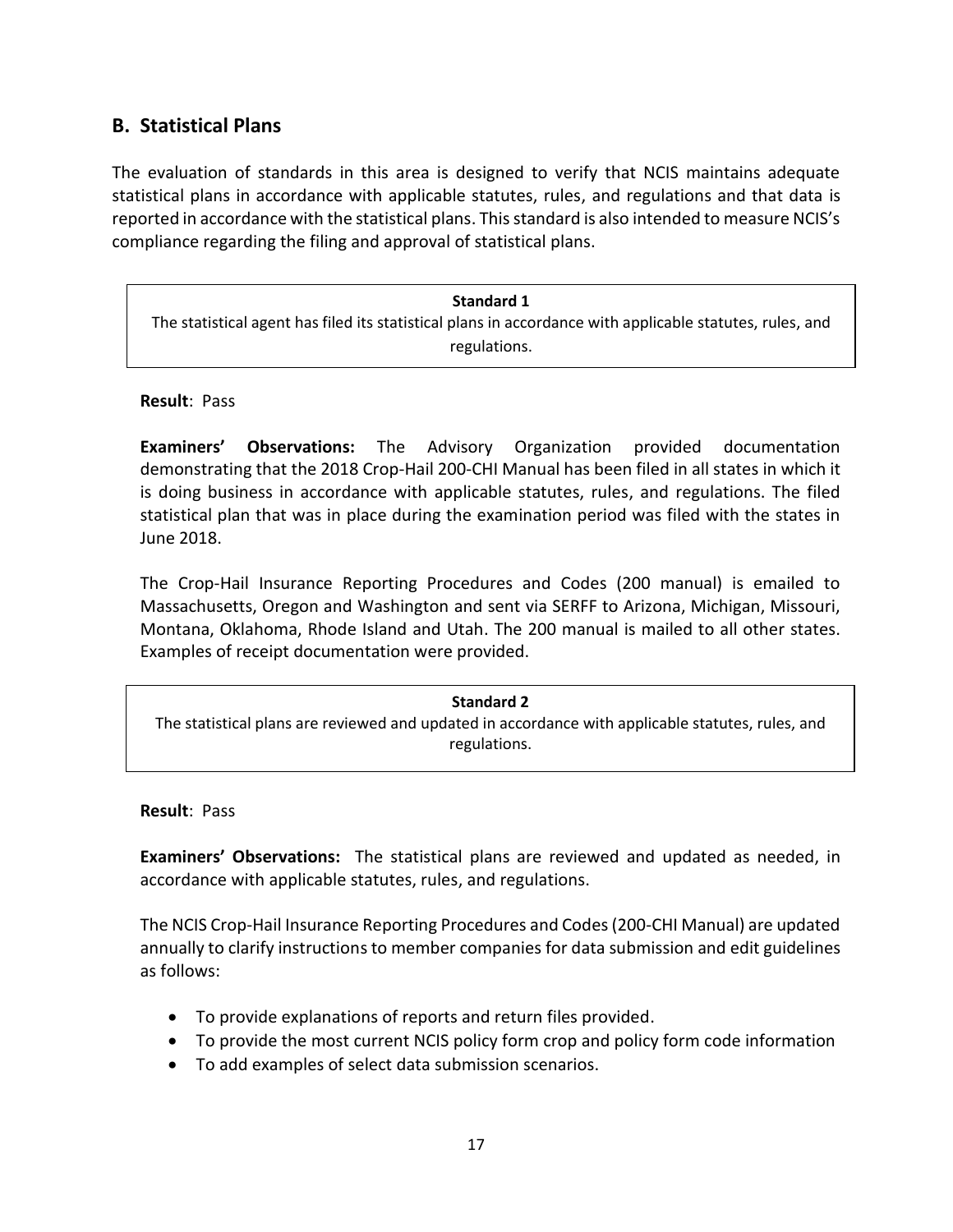• The 200-CHI Manual does not reflect any insurance policy documentation or mandatory state-mandated disclosure statements to applicants. The manual is instructional to member companies submitting data. The 200-CHI Manual does reflect changes NCIS makes to data collection, processing, and completeness based on guidance from the NAIC.

#### **Standard 3**

**Results**: *Pass* The statistical agent verifies that companies submit data in accordance with the appropriate statistical plan.

#### **Result:** Pass

**Examiners' Observations**: Examiners confirmed that NCIS member companies receive specific instructions to enable proper data reporting requirements on an annual basis from NCIS.

- The examiners confirmed that NCIS statistical reporting insurers receive specific directions regarding proper data reporting requirements on an annual basis from NCIS.
- The Insurer transmits the data through the NCIS FTP server in the prescribed method required by the NCIS 200-CHI Manual. The data is validated by an automated system designed to check the data for errors and omissions.
- Insurers receive follow-up weekly updates from NCIS via a Crop Hail Status Report. The report includes outstanding error percentages until the errors are resolved.
- NCIS completes quality reviews of any reports issued, verifying the data pulled from tables, in fact what appears on each report.
- NCIS requests verification from each member company confirming that the aggregate total values from the premium and loss records that NCIS has stored in its systems are consistent with what the company transmitted.
- Each time a member company submits data for a policy, all of the premium and loss lines for that policy are replaced with the new information.
- An assessment warning procedure is in place to identify any anomalies prior to each state's closing date.
- After each state's closing date, the data is copied into a second database and reviewed through NCIS' Statistical Summary review process in order to ensure data accuracy.
- NCIS conducts random data reviews where policies are selected, source documents collected from companies, and the values on those documents are compared to the values received by NCIS and stored in NCIS's databases.
- Any errors found through this process are corrected and included in the NCIS database. As needed, NCIS will impose further data quality measures prior to including the data in its actuarial analyses to ensure the integrity of its statistical work.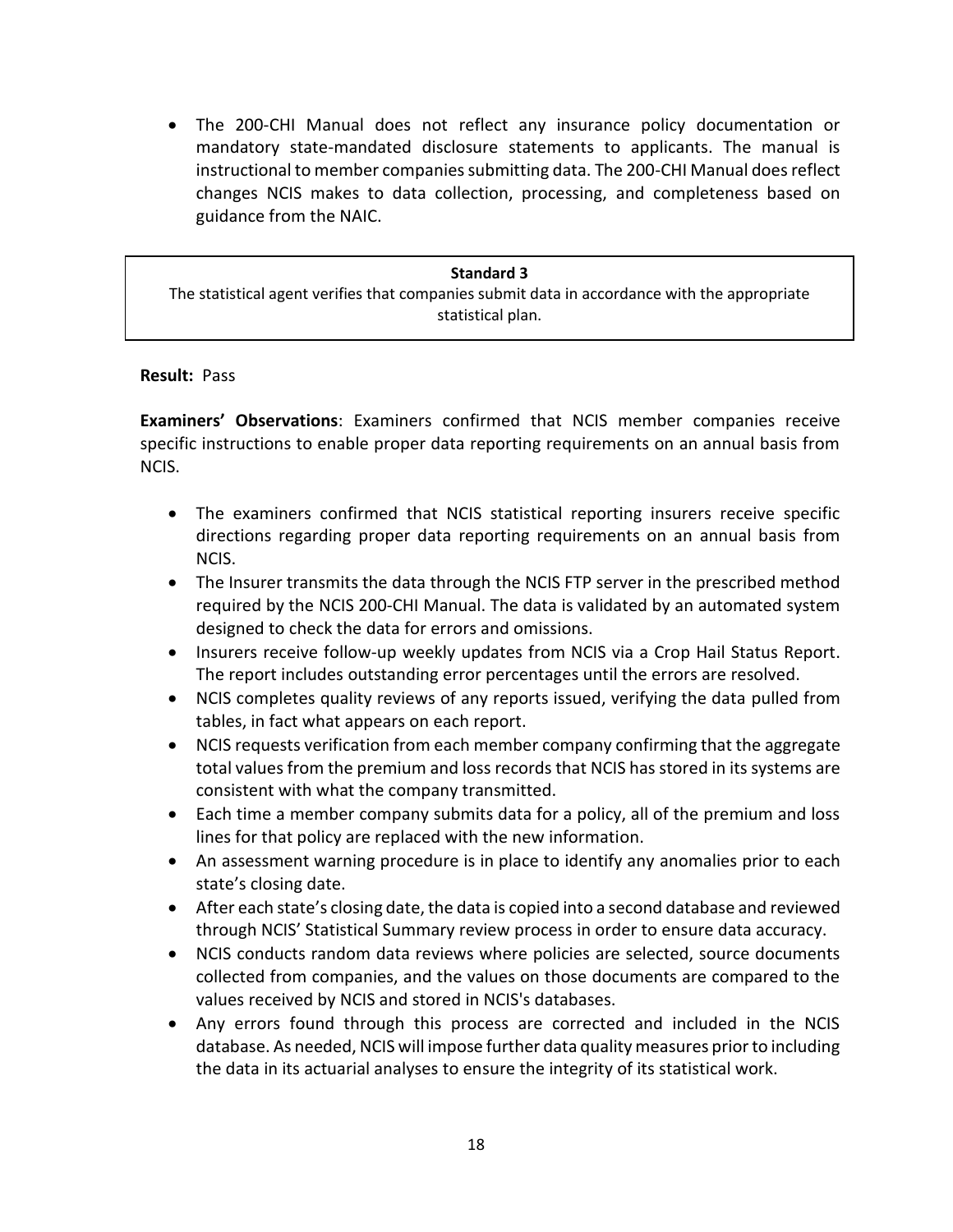## <span id="page-20-0"></span>**C. Data Collection and Handling**

The evaluation of standards in this area is designed to verify that NCIS adequately tests reported data for validity, completeness, and reasonableness.

**Standard 1** The statistical agent's series of edits are sufficient to catch material errors in data submitted by a company.

## **Result:** Pass

**Examiners' Observations**: Examiners confirmed that NCIS's series of edits catch material errors submitted by the member companies.

- Each crop year, NCIS works with member companies to resolve errors and discover minor areas of improvement in edits that will better catch data submission errors.
- NCIS recently rewrote its crop-hail data validation system in a more modern, standard programming language, adding a new internal-testing interface and an internal processing progress dashboard. Member companies were given details of the changes over a two-year period prior to implementation. The new validation system was in place for editing and accepting or rejecting data from policies written for the 2018 crop year.
- The new validation system has automated previous manual processes improving accuracy and making the process more efficient.
- The new validation system is optional for 2018 data reporting and will become mandatory in 2019.

## **Standard 2**

All data that is collected pursuant to the statistical plan is run through the editing process.

## **Result:** Pass

**Examiners' Observations**: Examiners confirmed that data collected pursuant to the statistical plan is run through an editing process prior to submission.

The examiners reviewed NCIS's data reporting requirements which are as follows:

• The insurer transmits the data through the NCIS FTP server in the prescribed method required by the NCIS 200-CHI Manual. The data is validated by an automated system as described in Standard 1 of this section, which is designed to check the data for errors and omissions. NCIS reconciles the policy level detail information submitted by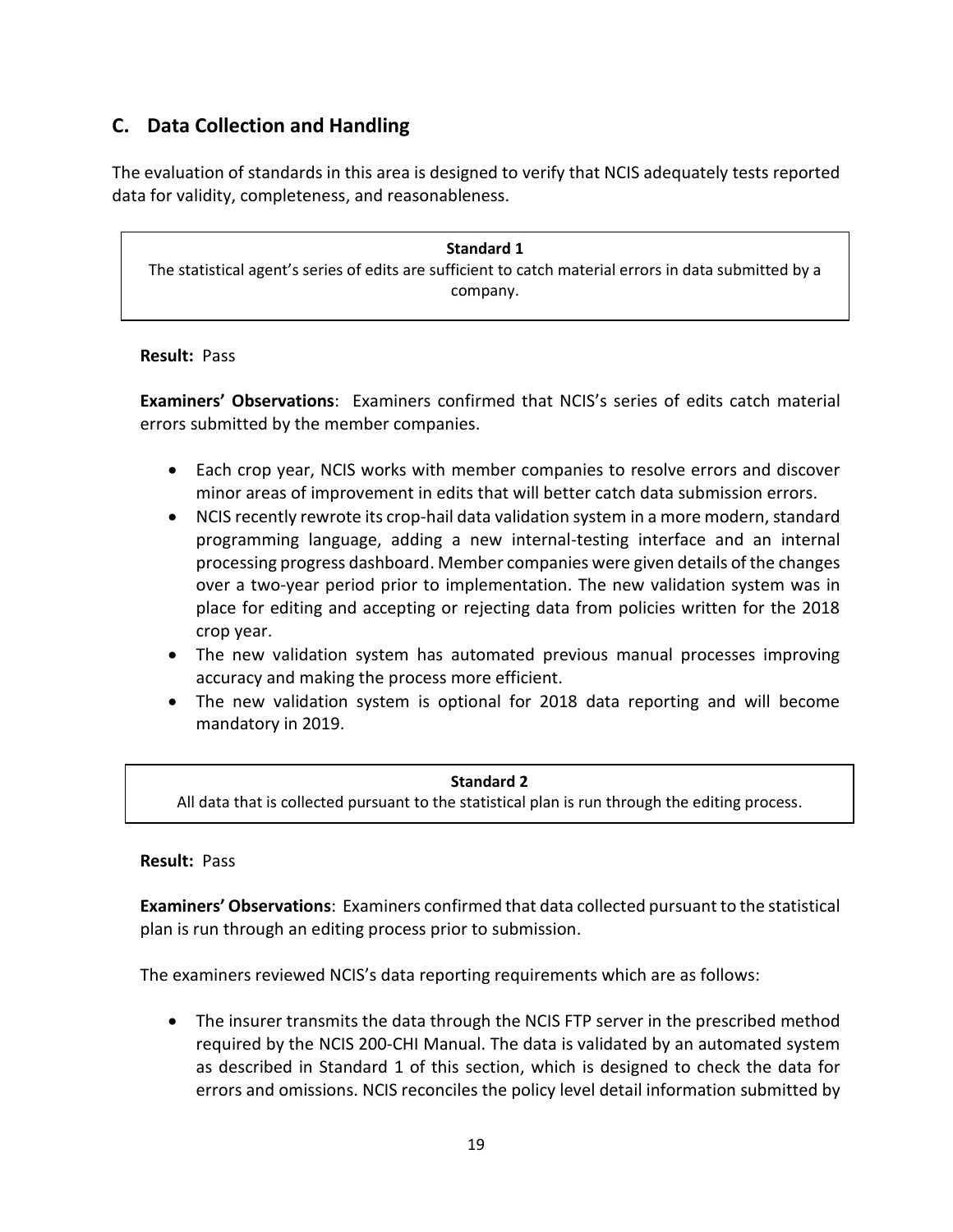its member companies with each company's aggregate verified totals to ensure that the information processed by NCIS is complete.

- Companies are notified 4 weeks prior to their scheduled closing date of minimum data reporting requirements. Companies that fail to provide timely data are assessed a penalty.
- All premium and loss data must be submitted without errors before the applicable state closing date, within the allowable tolerances for each state. An individual insurer must accurately report at least 85% of their reportable premium and losses and collectively all insurers in the state must accurately report at least 95% of their reportable premium and losses before the state will be closed from accepting additional data edits.
- If the 85% individual reporting percentage tolerance level is not achieved by the scheduled state closing date, the insurer may be subject to an assessment.
- NCIS follows the standard set of procedures set forth in the 200-CHI Manual to determine when to cease acceptance of additional data for each state.

#### **Standard 3**

Determine that all databases are updated as needed with all accepted company data.

**Result:** Pass

## **Examiners' Observations:**

- NCIS follows the procedures set forth in its statistical plan, which is annually filed with each state insurance department and distributed to all member companies.
- NCIS performs quality reviews of reports issued weekly, monthly, and annually prior to release to its member companies.
- NCIS also requires each company to respond to a request to verify that the aggregate total values that NCIS has stored in its systems are consistent with what the company transmitted.
- NCIS conducts random data reviews where policies are selected, source documents collected from companies, and the values on those documents are compared to the values received by NCIS and stored in its databases.
- Results of these reviews have been successful and in instances where errors were found, data and processes have been corrected.

## **Standard 4**

Determine that financial data is reconciled to the State Page- Exhibit of Premiums and Losses, Statutory Page 14, of the NAIC annual statement on an annual basis.

**Result**: Pass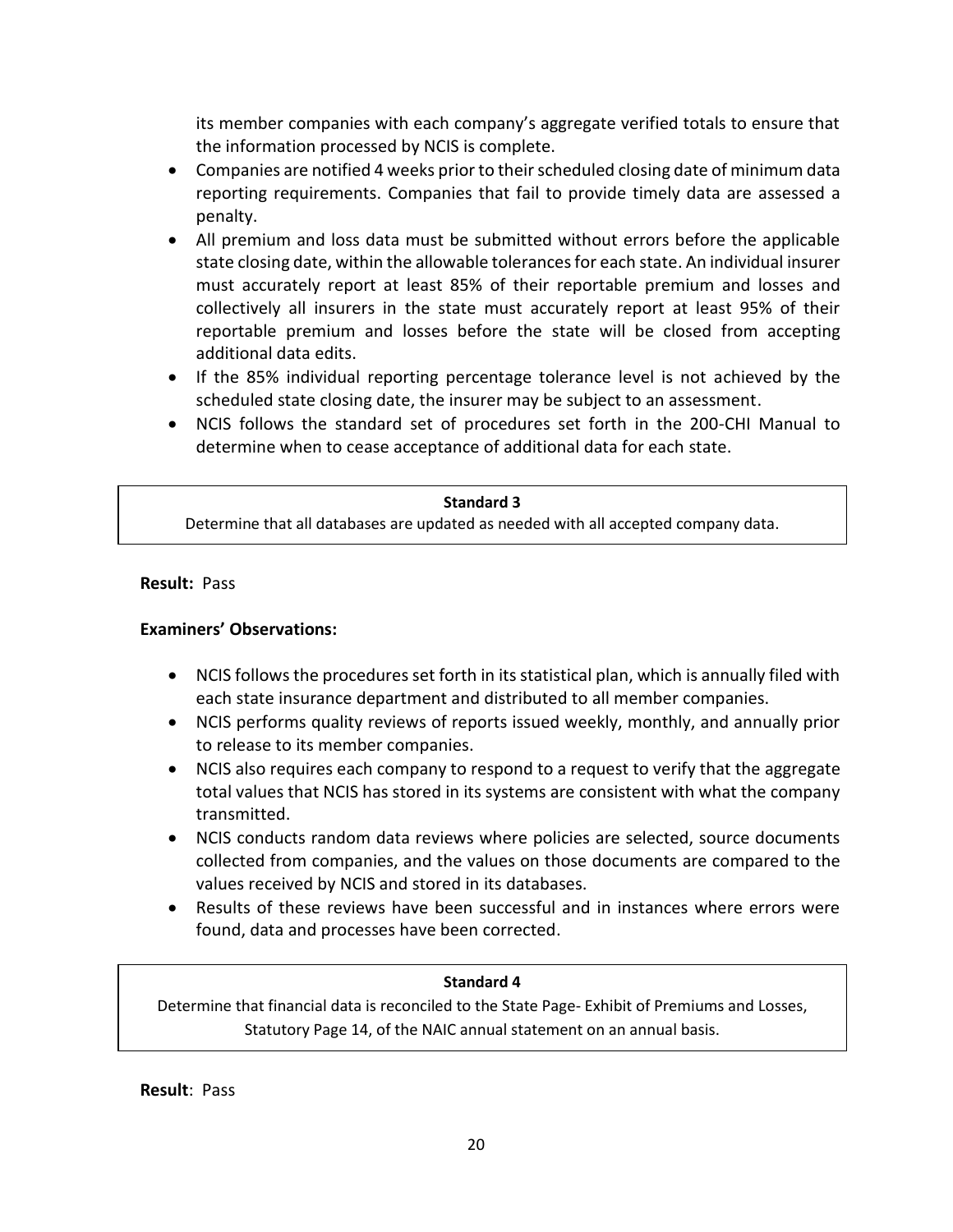## **Examiners' Observations:**

- Prior to 2016, it was not possible to reconcile Crop Hail on Statutory Page 14 of the NAIC annual statement.
- Reconciliation is now possible as Statutory Page 14 includes a line for Private Crop, which accounts for crop-hail and supplemental products.
- The NCIS Board of Directors approved a motion to have companies, not the NCIS, reconcile crop-hail with Private Crop data.
- NCIS reviews member company data for accuracy and prepares an industrywide report. This information is shared with the NCIS Board of Directors, CH A&S Committee, NAIC and state regulators.

#### **Standard 5**

Determine that all calculations associated with the database have been accurately applied.

#### **Result:** Pass

## **Examiners' Observations**:

- The NCIS databases include only information reported by its member companies.
- NCIS does not introduce calculated results into these databases.
- Data edits are used to verify that the data being reported is consistent with NCIS' statistical reporting requirements and any approved proprietary member company calculations on record with NCIS.
- Among these are tests to verify the consistency of calculated fields in the data records submitted by member companies.

## **Standard 6**

Where applicable, determine that the statistical agent employs use of data completeness tests as outlined in the *Statistical Handbook of Data Available to Insurance Regulators.*

## **Result:** Pass

## **Examiners' Observations**:

- NCIS compares company submitted data (that has passed edits) with verified totals to ensure completeness of data prior to state closing.
- If company submitted data (that has passed edits) compared to verified totals is less than 95%, the difference is published as "uncorrected totals."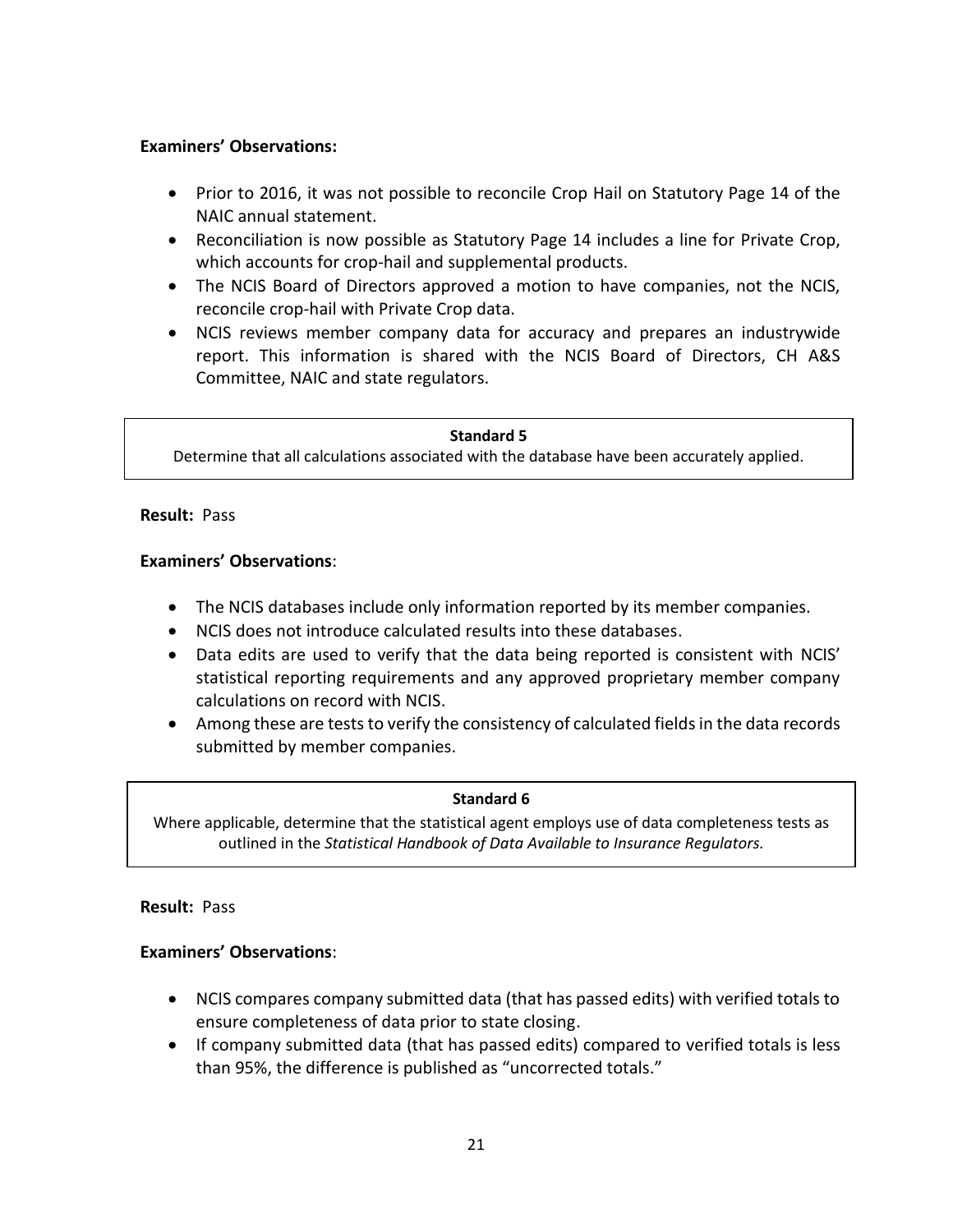• NCIS publishes companies' "uncorrected totals" in the annual state statistics (Crop-Hail Insurance Statistics – Direct Writings).

## <span id="page-23-0"></span>**D. Correspondence with Insurers and States**

The evaluation of standards in this area is designed to verify that NCIS promptly notifies its member companies and regulators, as requested or required, when a problem with the data is found or a question about the data arises and follows-up if the member company does not respond within the appropriate time-frame.

#### **Standard 1**

The statistical agent keeps track of companies that fail to meet deadlines.

**Result:** Pass

## **Examiners' Observations:**

- NCIS annually issues by-state crop-hail scheduled state closing dates via bulletin, giving all member companies and NCIS a clear set of dates by which reporting minimums explained in 200-CHI Manual narrative section II and Exhibit 6 must be met.
- A copy of the 2018 scheduled state closing date bulletin (18031) was provided.
- NCIS reconciles the policy level detail information submitted by its member companies with each company's aggregate verified totals to ensure that the information processed by NCIS is complete.
- NCIS releases assessment warning notifications to its member companies starting four weeks prior to each state's scheduled closing date.
- Companies are assessed a penalty if they fail to meet the minimum data reporting requirement prior to the state's scheduled closing date.
- NCIS issues uncorrected data warnings to member companies, beginning one week before the schedule state closing date, if the company is below the state closing minimum reporting threshold.
- Various examples were provided to demonstrate the management of this process with member companies. Documents reviewed included a Special Assessment Notice to a member company that did not meet the 85% reporting threshold, Assessment Reports for each state/member, Uncorrected Totals Report, as well as other documents issued within the experience period.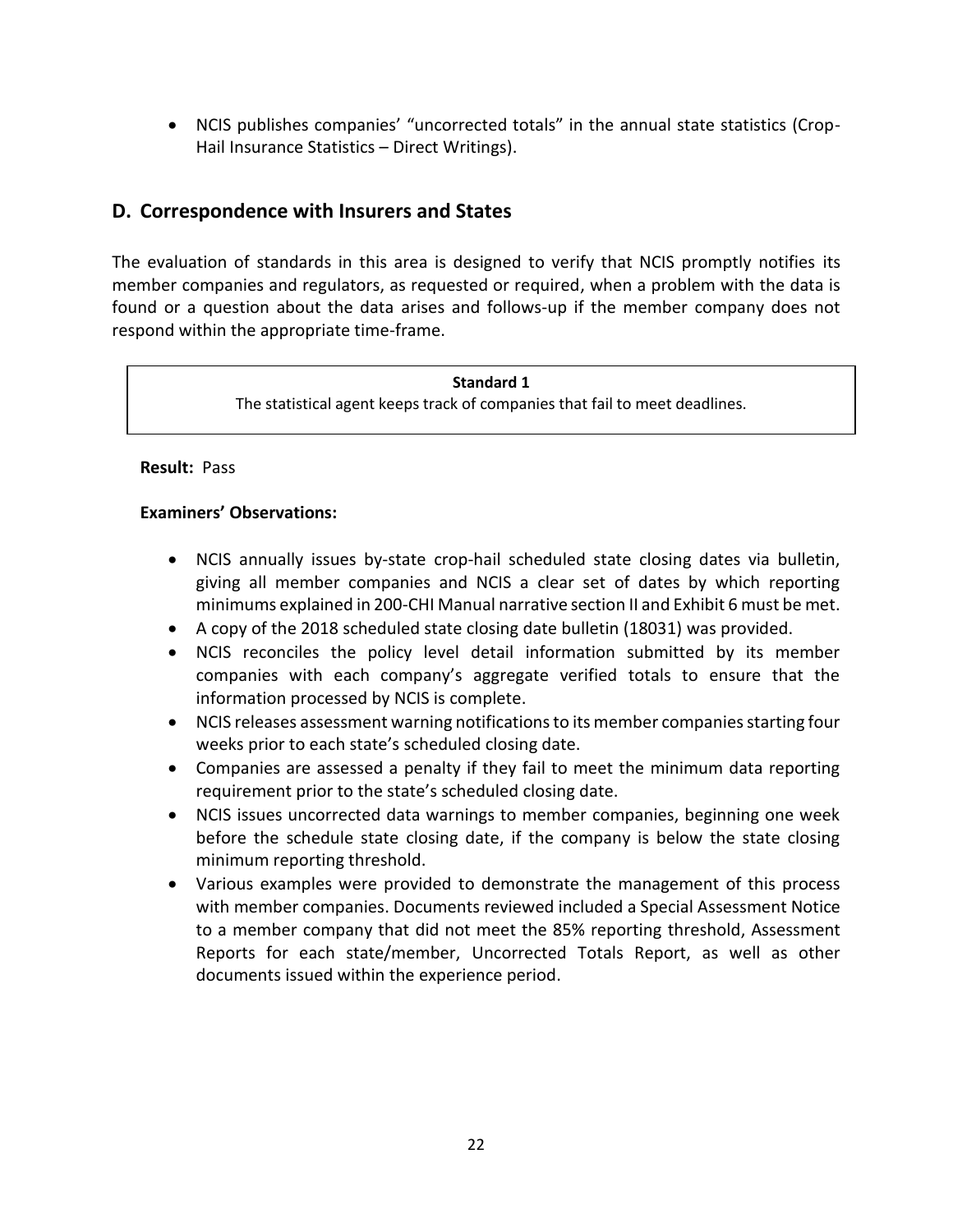### **Standard 2**

The statistical agent has established procedures for notifying companies (and regulators, as requested or required) of material errors and for correcting those errors.

#### **Result:** Pass

**Examiners' Observations:** Companies submit individual policy and loss data to NCIS in accordance with the statistical reporting requirements described in the NCIS 200-CHI Manual. NCIS processes the data through its edit procedures. If errors are found, the company's Error Resolution Point of Contact is notified and the rejected records from the submission are placed in a pending status. Companies are instructed to make timely corrections and resubmit data that fails to pass the submissions edits. Companies with error resolution questions direct their inquiries to a dedicated employee of NCIS. Companies agree to research and resolve processing and reporting inconsistencies that were detected by edits or any post-submission review of the data.

The statistical agent maintains a follow-up procedure with companies that have reporting errors or questions.

### **Result:** Pass

**Examiners' Observations:** Some of the ways NCIS maintains a follow-up procedure with companies with data errors or questions is as follows:

- Provides uncorrected data reports and memorandums to impacted member companies.
- Provides late reporting assessment warning notifications to its member companies starting four weeks prior to each state's scheduled closing date.
- Issues Status Reports showing liability, premium, and loss amounts by state and company and providing the percentage of each value that has been accepted or is pending/rejected, data that has been verified, and comparisons to prior years.
- Issues submission status and error reports to the member company for every data submission that a member company provides to NCIS for processing.

#### **Standard 4**

Review any additional data quality programs maintained by the statistical agent pertaining to data collected pursuant to the statistical plan.

**Result:** Pass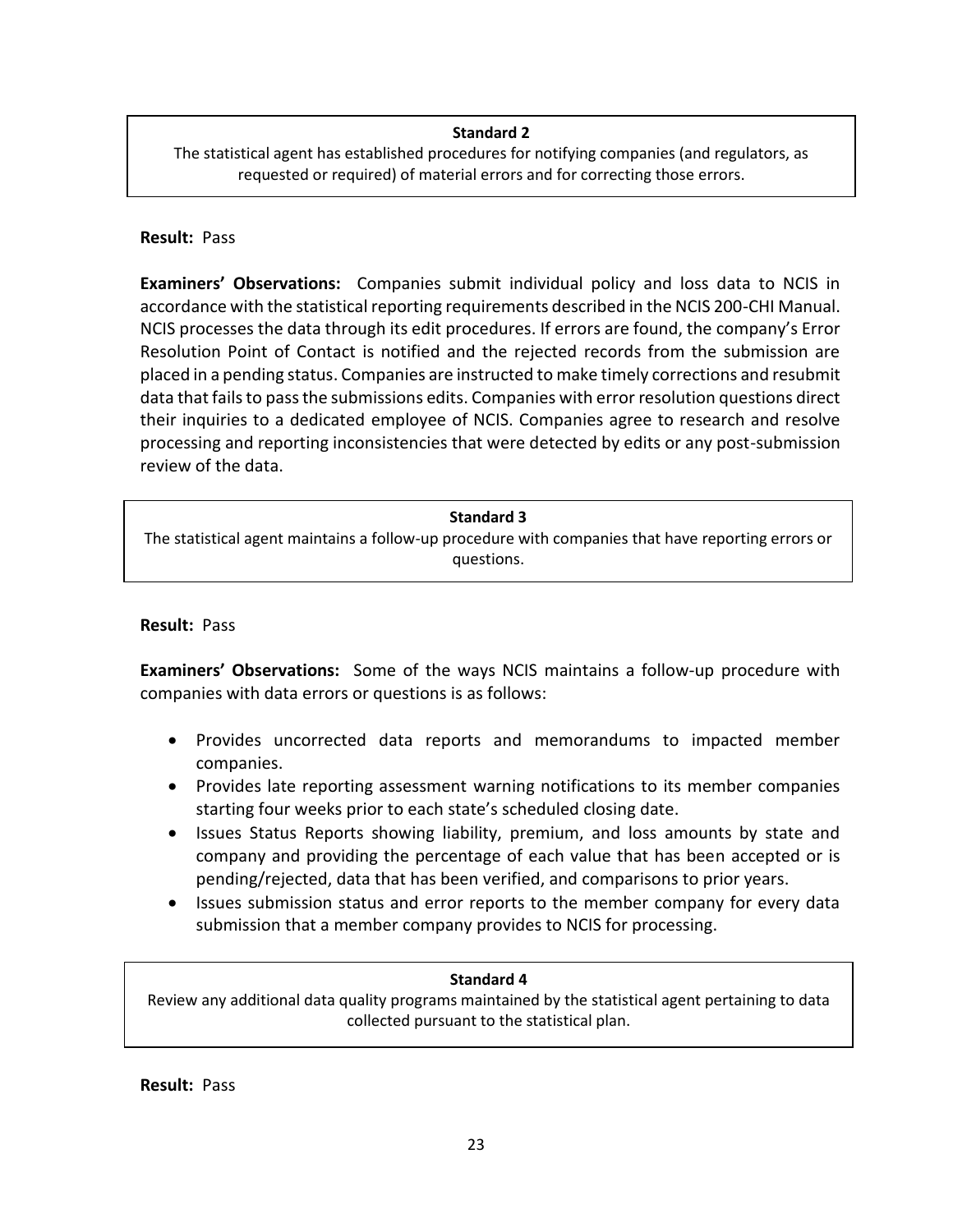**Examiners' Observations**: In addition to data edits as outlined in the NCIS 200 CHI Manual, NCIS performs data quality checks when reviewing the Crop-Hail Insurance Statistics – Direct Writings for each state.

#### **Standard 5**

With each standard premium and loss report to the states, the statistical agent provides a listing of companies whose data is included in the compilations and a historical report listing insurers whose data for the state was excluded, as set forth in Section 2.4 of the NAIC *Statistical Handbook of Data Available to Insurance Regulators.*

#### **Result:** Fail

**Examiners' Recommendation:** Future standard premium and loss reports to the state should include a historical report listing insurers whose data for the state was excluded for the current and the two prior annual reports and should include an indication of the premium volume of the excluded insurer.

**Examiners' Observations:** Each NCIS statistical summary document includes an exhibit summarizing the accepted data for each individual member company. The report provided does not include an exhibit of the excluded data for each company for the current and prior two annual reports, however, as required in section 2.4 (b) of the NAIC Statistical Handbook of Data Available to Insurance Regulators, as noted below:

"2.4 Reports to the State from the Statistical Agent

Each statistical agent shall provide with its standard premium and loss reports two lists, which together comprise the entire set of companies that report data to the statistical agent:

(a) A listing of companies whose data is included in the compilations; and (b) A historical report listing those insurers whose data for the state was excluded from the compilation because it fell outside of the statistical agent's tolerances for missing or invalid data, or because the insurer was unable to reconcile its statistical and financial data within the statistical agent's tolerances, or for any other reason. **The report will list such excluded companies by year for the current and the two prior annual reports and will include an indication of the premium volume of the excluded insurer**. For those lines of insurance where an Annual Statement line of business is a good approximation of the statistical submission premiums (such as homeowners insurance), the Annual Statement written premium will be the indication. For those lines of insurance where Annual Statement line of business is not a good approximation of the statistical submission premiums (such as commercial fire), the indication will be the state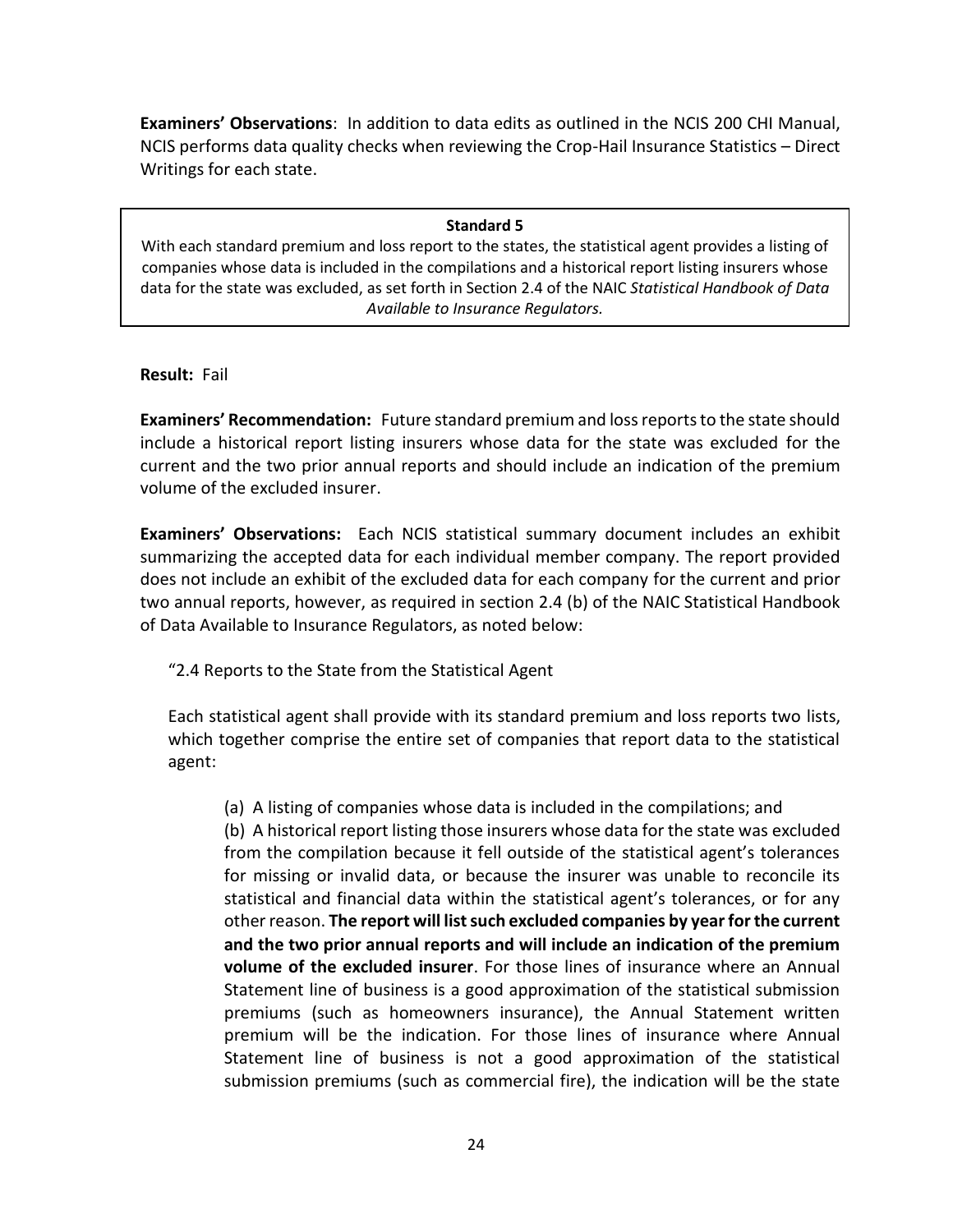written premium ranking for the related Annual Statement line (in this example, fire) for the insurer."

Since this information is listed in the Crop-Hail Status Reports that are regularly provided to the individual companies, it should be relatively simple for NCIS to include this information in future statistical summaries to the states.

## **Subsequent Company Action**

After the finding was presented to the Company and based on conversations with the lead states, the Company modified the exhibit to include the missing excluded data for each company. The Company agreed to use the modified exhibit to disclose all companies with any excluded data in the annual statistical summaries submitted to the states going forward.

## <span id="page-26-0"></span>**E. Reports, Report Systems, and Other Data Requests**

The evaluation of standards in this area is designed to review NCIS's reports and other statistical compilations prepared for the states, as well as its internal procedures for preparing reports and responding to data requests, including the timeliness and quality of the response.

> **Standard 1** All calculations used to develop the database have been performed accurately.

**Result:** Pass

**Examiners' Observations**: The examiners performed a review and discussed the process with NCIS personnel. The 2018 NCIS Crop-Hail 200 CHI-Manual and the statistical development and procedures were reviewed. Through this review the examiners confirmed that the member companies process their data through the editing systems and other calculations.

**Standard 2** The statistical agent has accurately extracted the appropriate information from the statistical database.

## **Result:** Pass

**Examiners' Observations**: The examiners performed a review of the documentation provided by the Advisory Organization.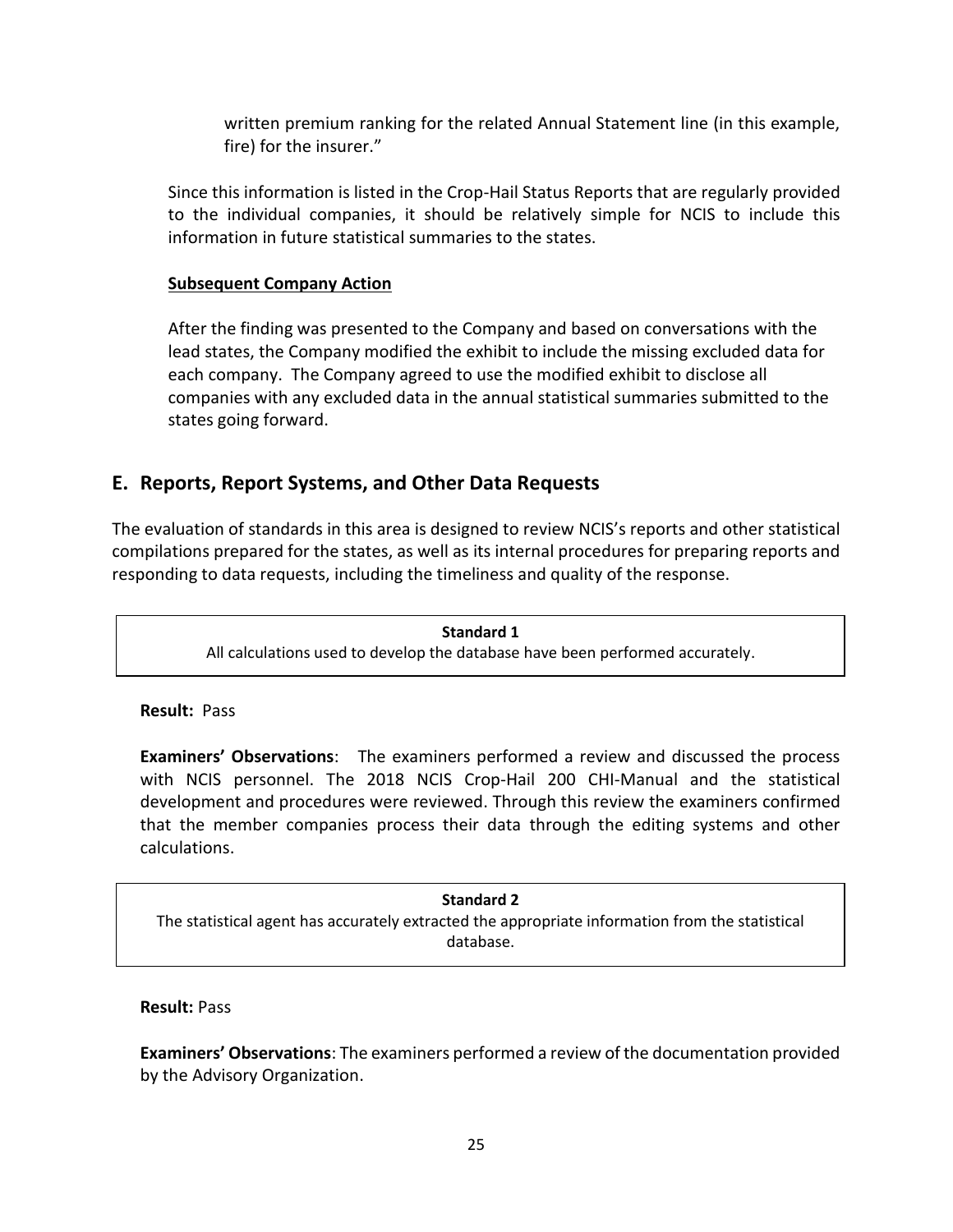The process is as follows: The FALC or any other data extract is compared to the statistical summary for data verification. The FALC analyses are also compared to prior years' analyses. The statistical summary is compared to source totals as well as prior year statistical summaries.

#### **Standard 3**

Any data extracted from the statistical database has been accurately reviewed with any additional data obtained directly from a company in preparing a response to a data request.

**Results:** Pass

**Examiners' Observations**: The standard was discussed with the Advisory Organization and the examiners determined that there were no additional data requests made during the period of the examination.

#### **Standard 4**

Data collected, in addition to the data collected under the statistical plan, was adequately reviewed for quality and compiled according to applicable statutes, rules and regulations.

#### **Result:** Pass

**Examiners' Observations**: The standard was discussed with the Advisory Organization and the examiners determined that there were no additional data requests made during the period of the examination.

## <span id="page-27-0"></span>**F. Ratemaking Function**

The evaluation of the standard in this area is designed to review NCIS's ratemaking, reports and reporting systems, if any, as well as their internal procedures for preparing related reports and responding to data requests, including the timeliness and quality of the response.

**Standard 1** The advisory organization submits filings and/or submissions to the state within the established time frame.

#### **Result:** Pass

**Examiners' Observations:** The examiners reviewed documentation supplied by the Advisory Organization and spoke with NCIS staff regarding its process for submitting filings/submissions to the states within the established timeframes. No exceptions were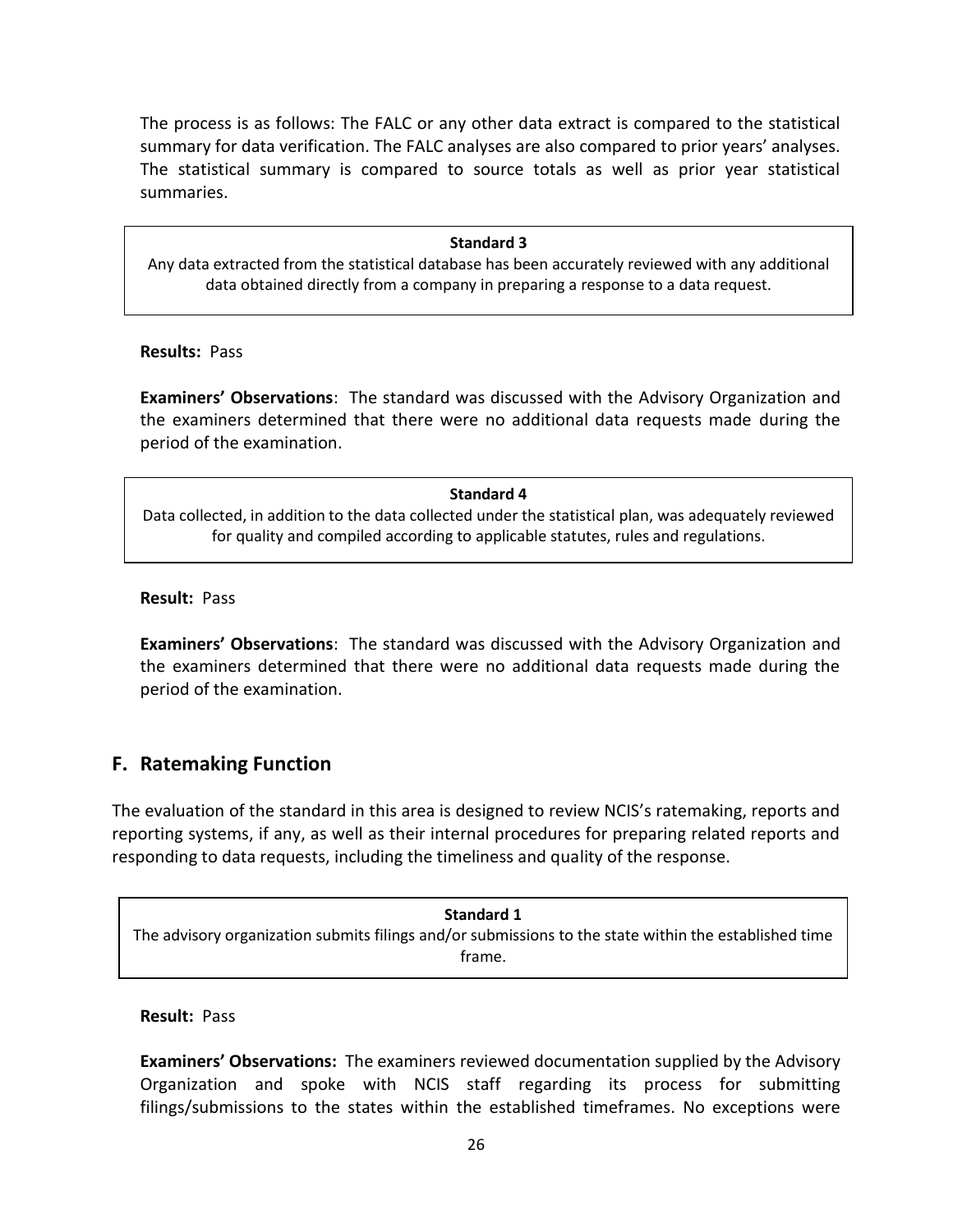noted. Refer to Operations/ Management – Standard 3 for a detailed review of the entire filing process.

## <span id="page-28-0"></span>**G. Classification and Appeal Handling**

The evaluation of the standard in this area is designed to review NCIS's classification and appeal process, where applicable.

#### **Standard 1**

NCIS takes adequate steps to finalize and dispose of the classification appeal in accordance with applicable statutes, rules and regulations, and written manuals and procedures.

**Result:** Pass

**Examiners' Observations:** NCIS has never had a classification appeal. However, if any would arise, they would be handled on a case-by-case basis.

## <span id="page-28-1"></span>**H. Form Development**

The evaluation of the standards in this area is designed to review NCIS's processes for development, maintenance and filing of forms for insurance programs.

## **Standard 1**

The advisory organization has processes in place to identify and provide subscribers with necessary changes (by virtue of changes in state laws or case law) to advisory forms.

**Result:** Pass

**Examiners' Observations:** NCIS has suitable processes in place. Whenever new forms are developed by NCIS staff, they are submitted to various industry committees and the Board of Directors for approval. These committees and the Board are composed of member companies who are involved throughout the process.

A similar process is employed for new FALCs. Once developed by NCIS staff, they are reviewed by the Crop-Hail Actuarial and Statistics Committee Program, the Development Committee, and the Board of Directors. Again, these committees and the Board are composed of member companies so they are aware of the changes throughout the process.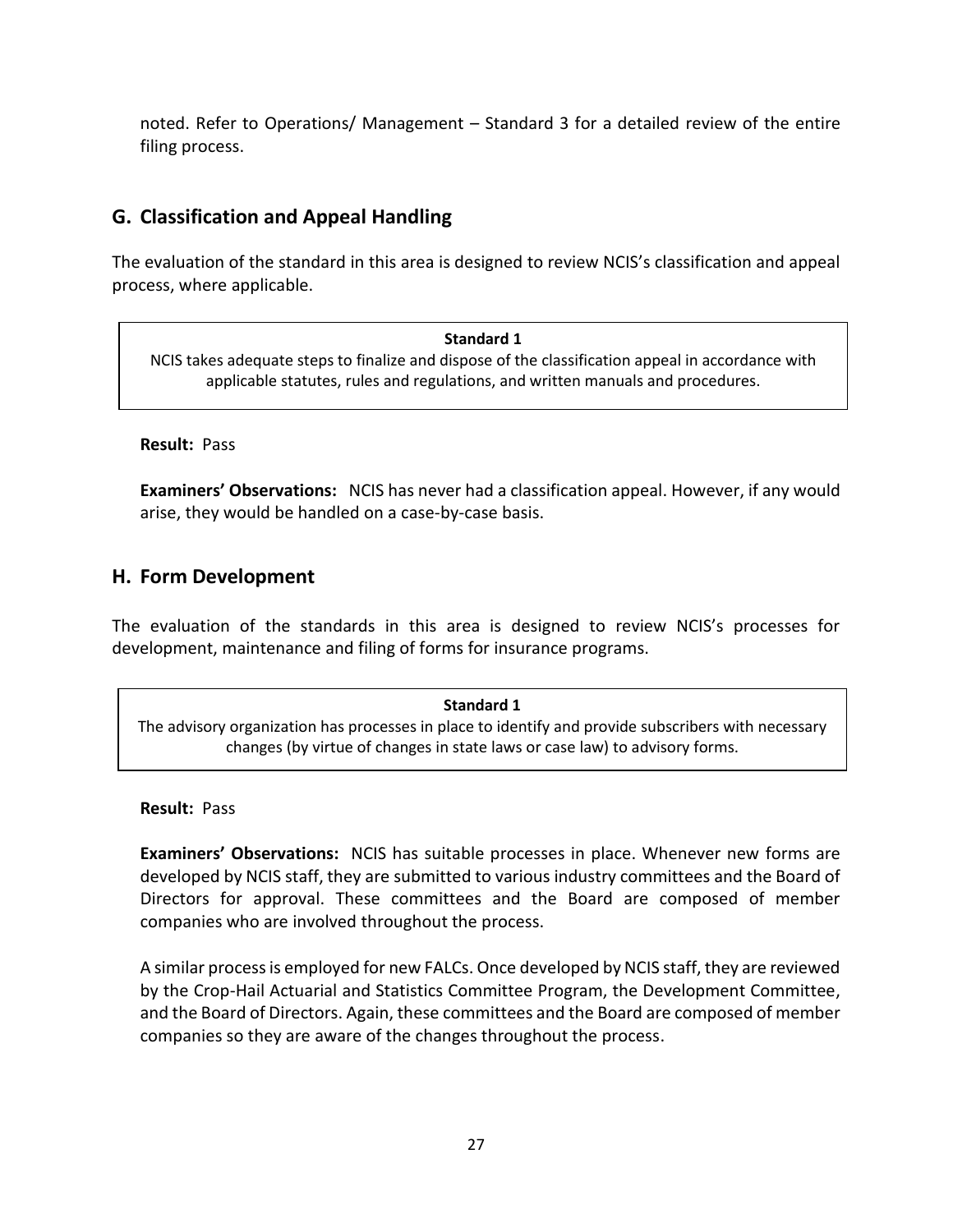NCIS staff periodically checks the status of the SERFF filing process. Staff also maintains an Excel worksheet to track filing status and as a means to communicate with member companies.

If a rule change is included with the form or FALC filing, that rule change is also included in either of the above processes.

Once approval is secured, NCIS issues a bulletin to member companies and the Crop-Hail managers.

# **Standard 2** The advisory organization has quality assurance processes in place to review submissions of forms prior to filing or submitting to the applicable state.

## **Result:** Pass

**Examiners' Observations:** NCIS has quality assurance processes in place. New forms are developed by NCIS staff and must be approved by various industry committees and the Board of Directors. Once a form has received final approval from the various committees and the Board of Directors, the form is provided to the Vice President of Actuarial Applications and Insurance Filings, who prepares and submits the filing to the state insurance department(s).

New FALCs are developed by NCIS staff and then reviewed by the Crop-Hail Actuarial and Statistics Committee. The responsibility of the Committee is to ensure that the FALCs are calculated accurately and are consistent with the methodologies approved by the committee. Senior staff at NCIS also performs spot check of the FALCs as needed. FALCs are then reviewed by the Program Development Committee and finally by the Board of Directors. NCIS anti-trust procedures are followed throughout this process. Once the FALCs have been accepted, the Vice President of Actuarial Applications and Insurance Filings prepares and submits the filing to the state insurance department(s).

## <span id="page-29-0"></span>**I. Inspection Services**

The evaluation of the standards in this area is designed to review NCIS's processes for ensuring proper classification of risks that are subject to inspection, and to report the results of this review to carriers and insureds.

## **Standard 1**

The advisory organization conducts inspection services in accordance with applicable statutes, rules and regulations, and written procedures.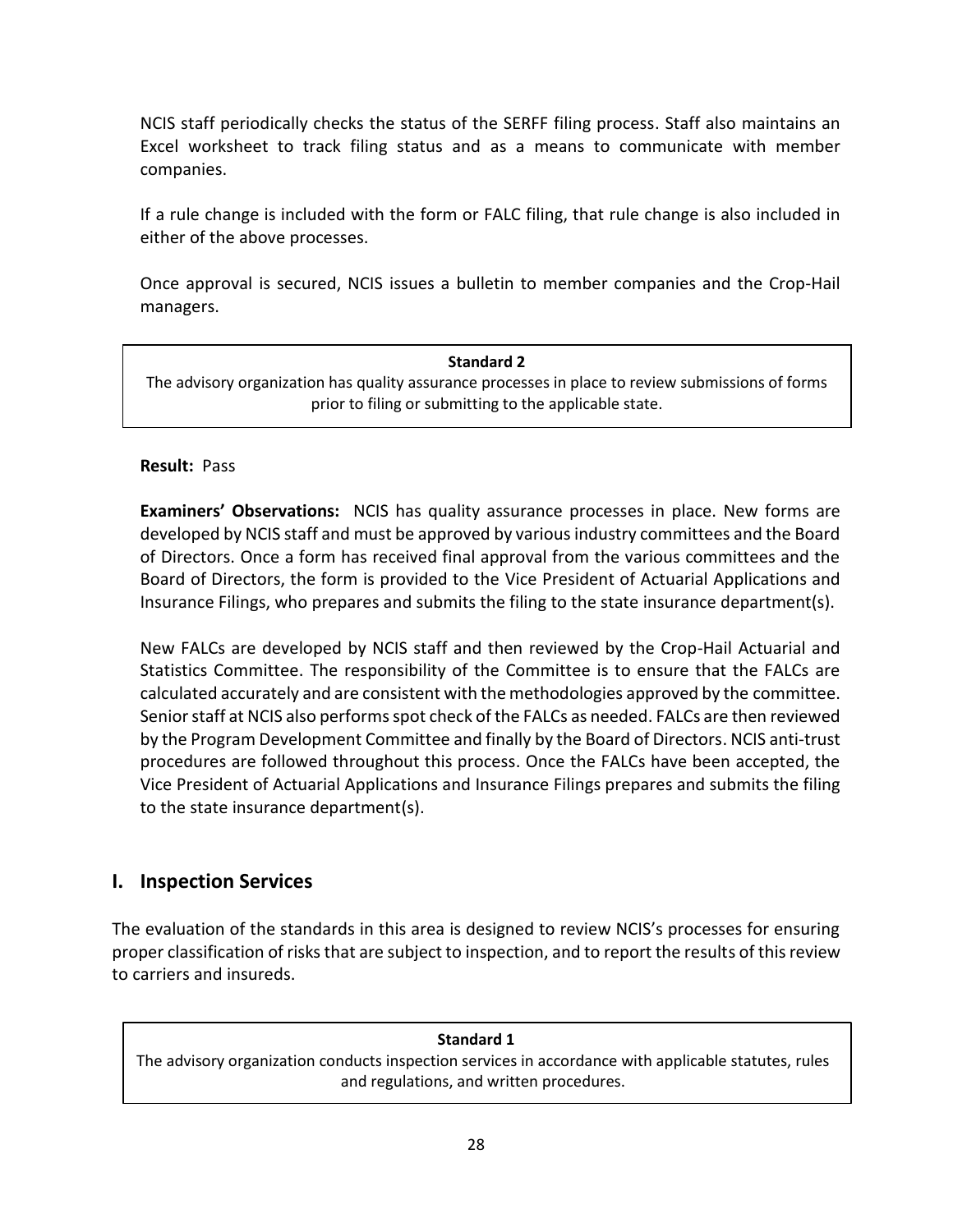## **Result:** N/A

**Examiners' Observations:** This standard applies to workers' compensation**.** NCIS is not an advisory organization for workers' compensation.

## <span id="page-30-0"></span>**J. Residual Market Functions-Plan Administration**

Evaluate all advisory organizations acting as a residual plan administrator in regard to the implementation of rules, procedures, manuals, policy forms, endorsements, pricing programs, application processing procedures, carrier selection, compensation and oversight.

 $\overline{a}$ 

**Standard 1** The advisory organization uses objective and established procedures when administering assigned risk plans.

**Result:** N/A

**Examiners' Observations:** NCIS does not act as a residual plan administrator.

**Standard 2** The advisory organization uses objective and established procedures when administering residual market or pool assessments.

**Result:** N/A

<span id="page-30-1"></span>**Examiners' Observations:** NCIS does not act as a residual plan administrator.

## **K. Residual Market Functions-Reinsurance Administration**

Evaluate the advisory organization's processes for preparing and publishing manuals, procedures and/or information for such reinsurance administration.

**Standard 1** The advisory organization uses established procedures when administering residual market pool assessments or reinsurance pooling mechanisms.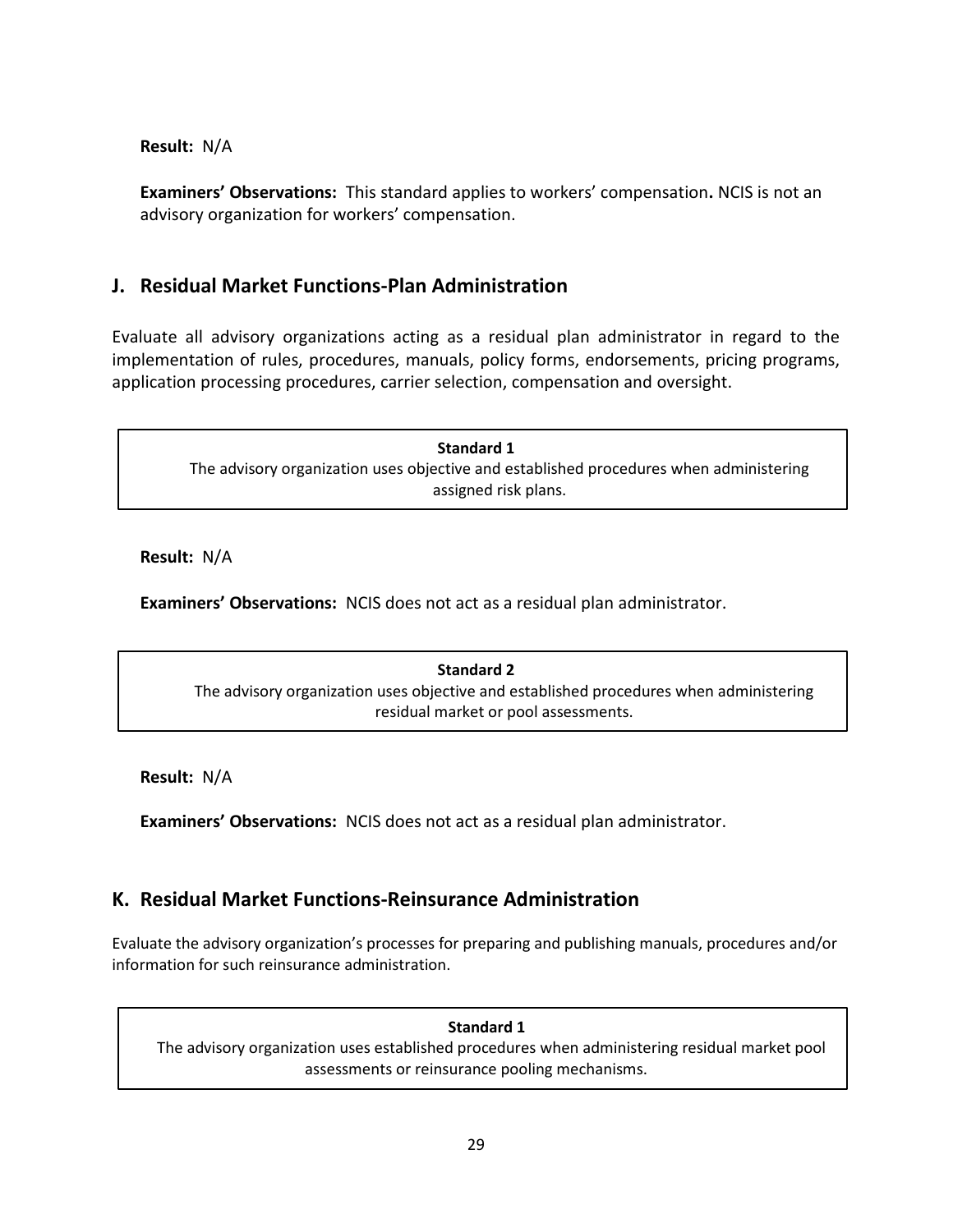**Result:** N/A

**Examiners' Observations:** NCIS does not act as a residual plan administrator.

# <span id="page-31-0"></span>**Operations/Management**

The evaluation of standards in this area is based on a review of NCIS's responses to document requests, questions, interviews, and presentations made to the examiners. This portion of the MCE is designed to provide a view of what NCIS is, how it operates, and how it is managed. It is not based on a sampling technique; it is more concerned with structure. This review is not intended to duplicate a financial examination review. It is important in providing the market conduct examiners with an understanding of NCIS. Many troubled companies have become so because management has not been structured to recognize and address the problems that can arise.

## **Standard 1** The regulated entity has an up-to-date, valid internal or external audit program.

**Result***:* Pass

Refer to the "Advisory Organizations Management" section of the report- Standard 11 for a complete description of internal/external audit program.

#### **Standard 2**

The regulated entity has appropriate controls, safeguards, and procedures for protecting the integrity of computer information.

**Result:** Pass

Refer to the "Advisory Organizations Operations Management" sections- Standard 12 and 18 for a description of the computer security measures.

## **Standard 3**

The regulated entity has antifraud initiatives in place that are reasonably calculated to detect, prosecute, and prevent fraudulent insurance acts.

**Result:**Pass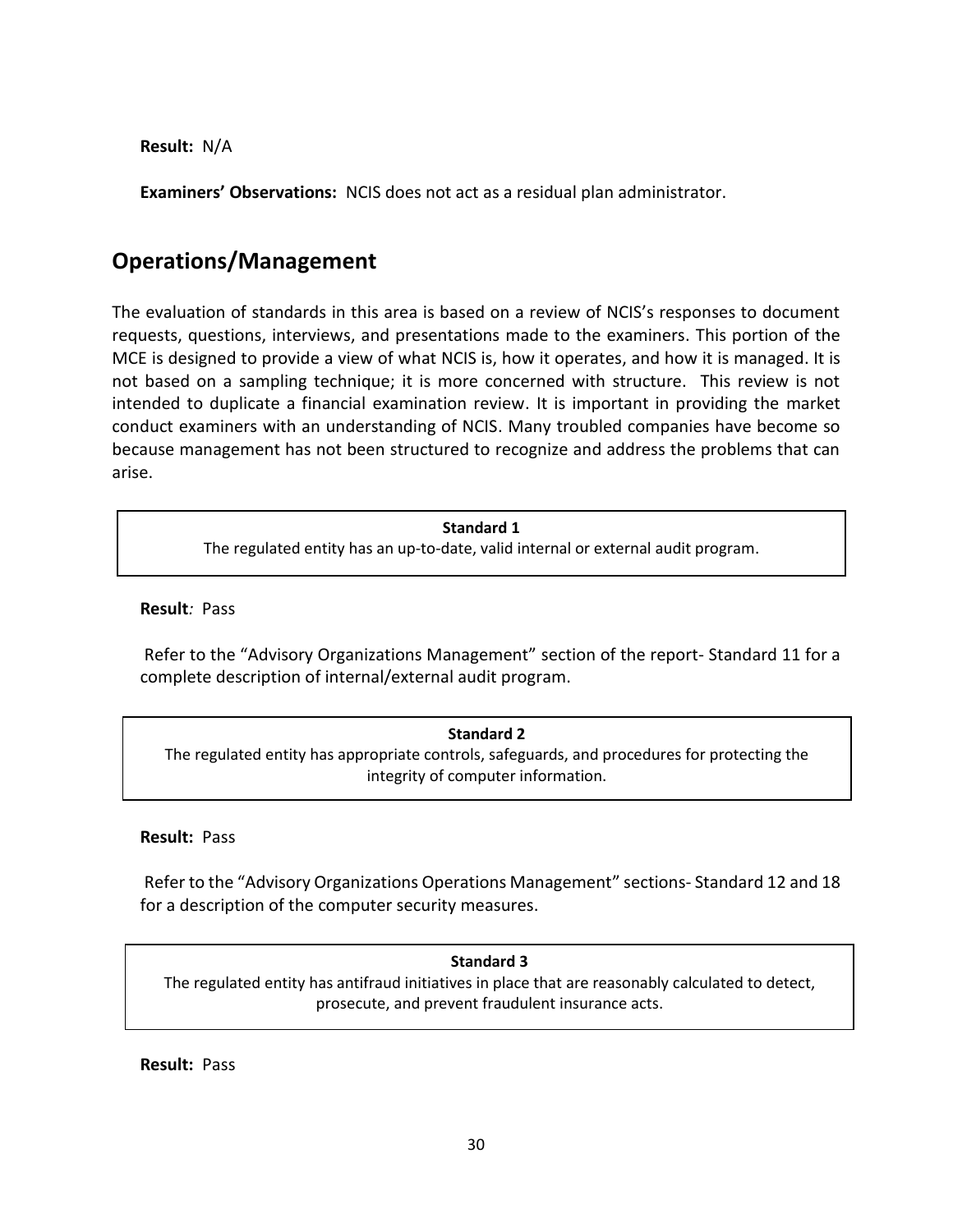**Examiners' Recommendations:** No recommendations.

**Examiners' Observations:** The Advisory Organization provided their Antifraud Policy Statement that includes a zero-tolerance policy and defines fraud for the organization and outlines organizational responsibilities.

NCIS relies primarily on its member companies' anti-fraud initiatives for the Crop-Hail program and on the Federal Government for the MPCI program. The Risk Management Agency ("RMA"), which supervises the Federal MPCI program, invests extensive resources in detecting and preventing fraud. Farmers who have engaged in fraudulent activities are prohibited from future participation in the MPCI program. Similarly, the government has the ability to prohibit agents, adjusters, and company personnel engaging in fraudulent activities from working in the MPCI program. Cases of fraud are publicized on RMA's website to discourage others from similar actions and there is a hotline that allows people who become aware of fraud to report it to the government.

#### **Standard 4**

The regulated entity has a valid disaster recovery plan.

**Result:** Pass

Refer to the "Advisory Organizations Operations Management" section of the report-Standard 13 for the complete description of the disaster plan.

#### **Standard 5**

Contracts between the regulated entity and entities assuming a business function or acting on behalf of the regulated entity, such as, but not limited to managing general agents (MGAs) general agents (GA's), third-party administrators (TPAs) and management agreements, must comply with applicable licensing requirements, statutes, rules and regulations.

**Result:** N/A

**Examiners' Observations:** NCIS does not utilize any 3<sup>rd</sup> party entities to conduct a business function. In addition, as they are an advisory organization, they do not utilize agents.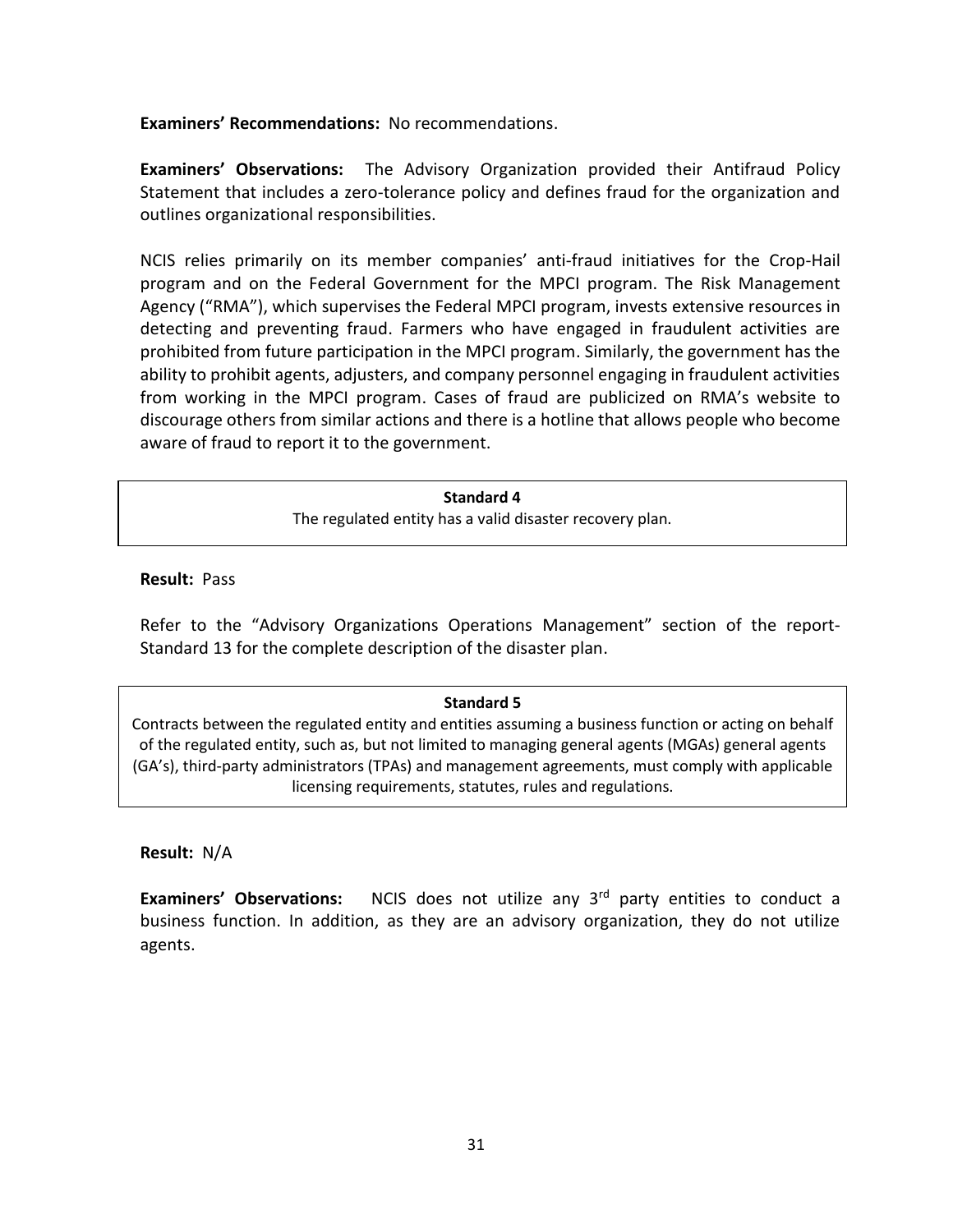### **Standard 6**

The regulated entity is adequately monitoring the activities of any entity that contractually assumes a business function or is acting on behalf of the regulated entity.

#### **Result:** N/A

**Examiners' Observations:** NCIS does not utilize any 3<sup>rd</sup> party entities to conduct any business functions.

**Standard 7** Records are adequate, accessible, consistent and orderly and comply with state record retention requirements.

#### **Result:** Pass

Refer to the "Advisory Organizations Operations Management" section of the report-Standard 15 for complete description on record retention.

> **Standard 8** The regulated entity is licensed for the lines of business that are being written.

#### **Result:** Pass

Refer to the "Advisory Organizations Operations Management" section of the report -Standard 16 for complete description on licensing.

## **Standard 9** The regulated entity cooperates on a timely basis with examiners performing the examinations.

#### **Result:** Pass

Refer to the "Advisory Organizations Operations Management" section of the report– Standard 17 for response.

#### **Standard 10**

connection with insurance transactions so as to minimize any improper intrusion into the privacy of The regulated entity has procedures for the collection, use, and disclosure of information gathered in applicants and policyholders.

**Result:** Pass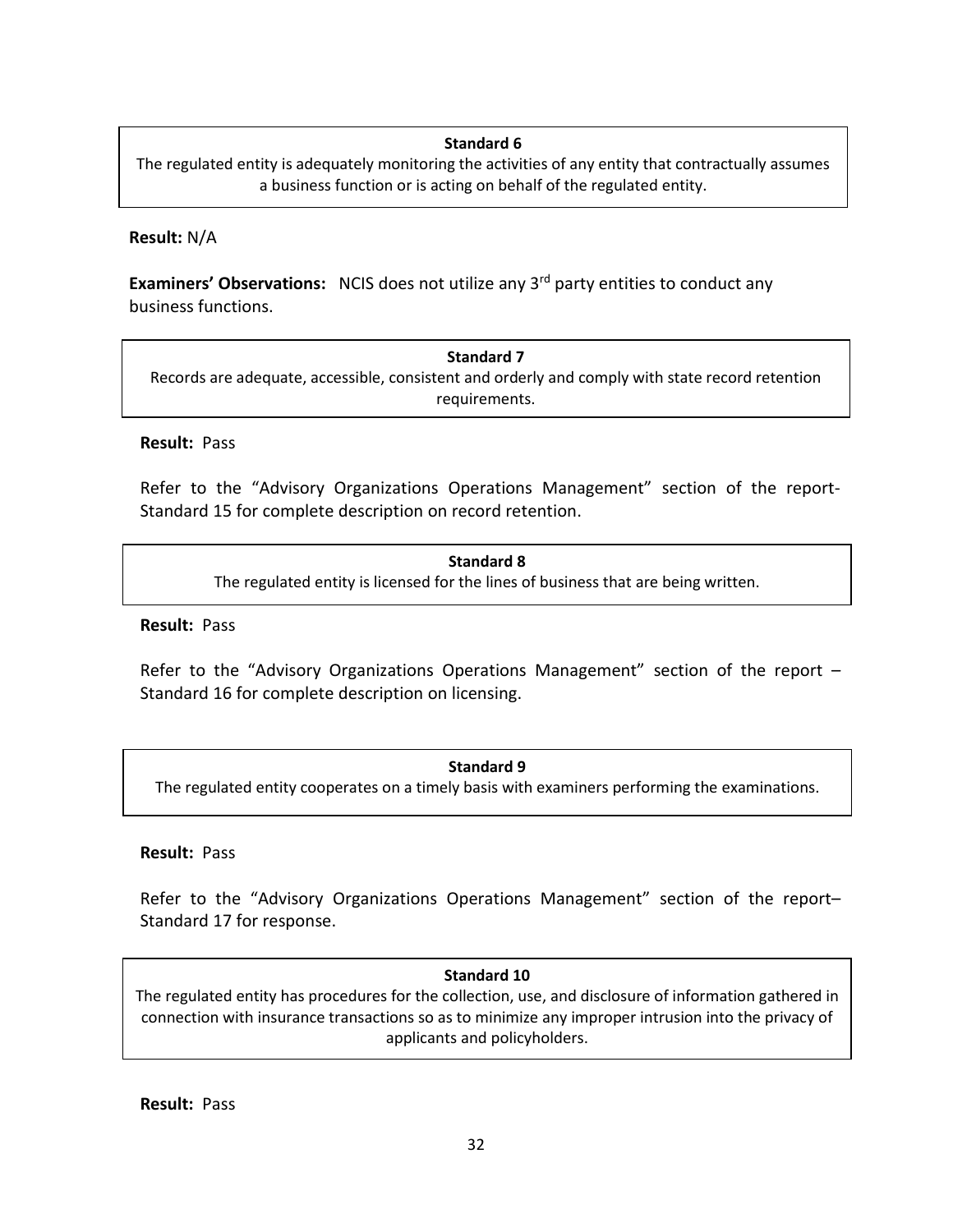**Examiners' Observations**: NCIS indicated to the examiners that the Advisory Organization does not collect personal identifying information. If any of this information is accidently received it is destroyed and not retained. Refer to the "Advisory Organizations Operations Management" section of the report- Standard 18 for complete response.

#### **Standard 11**

The regulated entity has developed and implemented written policies, standards and procedures for the management of insurance information.

#### **Result***:* Pass

**Examiners' Observations**: Training guidelines for adjusters to properly adjust claims have been created by NCIS which includes standards and procedures for managing insurance information.

As the company is an advisory organization, it does not have direct contact with insurance company insureds and does not capture personal identifiable information.

#### **Standard 12**

The regulated entity has policies and procedures to protect the privacy of nonpublic personal information relating to its customers, former customers, and consumers that are not customers.

#### **Result:** Pass

**Examiners' Observations:** As the company is an advisory organization, it does not capture personal identifiable information.

#### **Standard 13**

The regulated entity provides privacy notices to its customers and, if applicable, to its consumers who are not customers regarding treatment of nonpublic personal financial information.

#### **Result:** Pass

**Examiners' Observations:** There is a privacy information/form available to NCIS member companies that was developed by the Federal Government. The privacy form title is Approved Insurance Provider Non-Disclosure Statement. In addition, in Standard Reinsurance Agreements there is a document titled Appendix I-Regulatory Duties and Responsibilities, Section XV, which provides guidance on dealing with protected information. However, it is important as the company is an advisory organization, it does not have direct contact with insurance company insureds.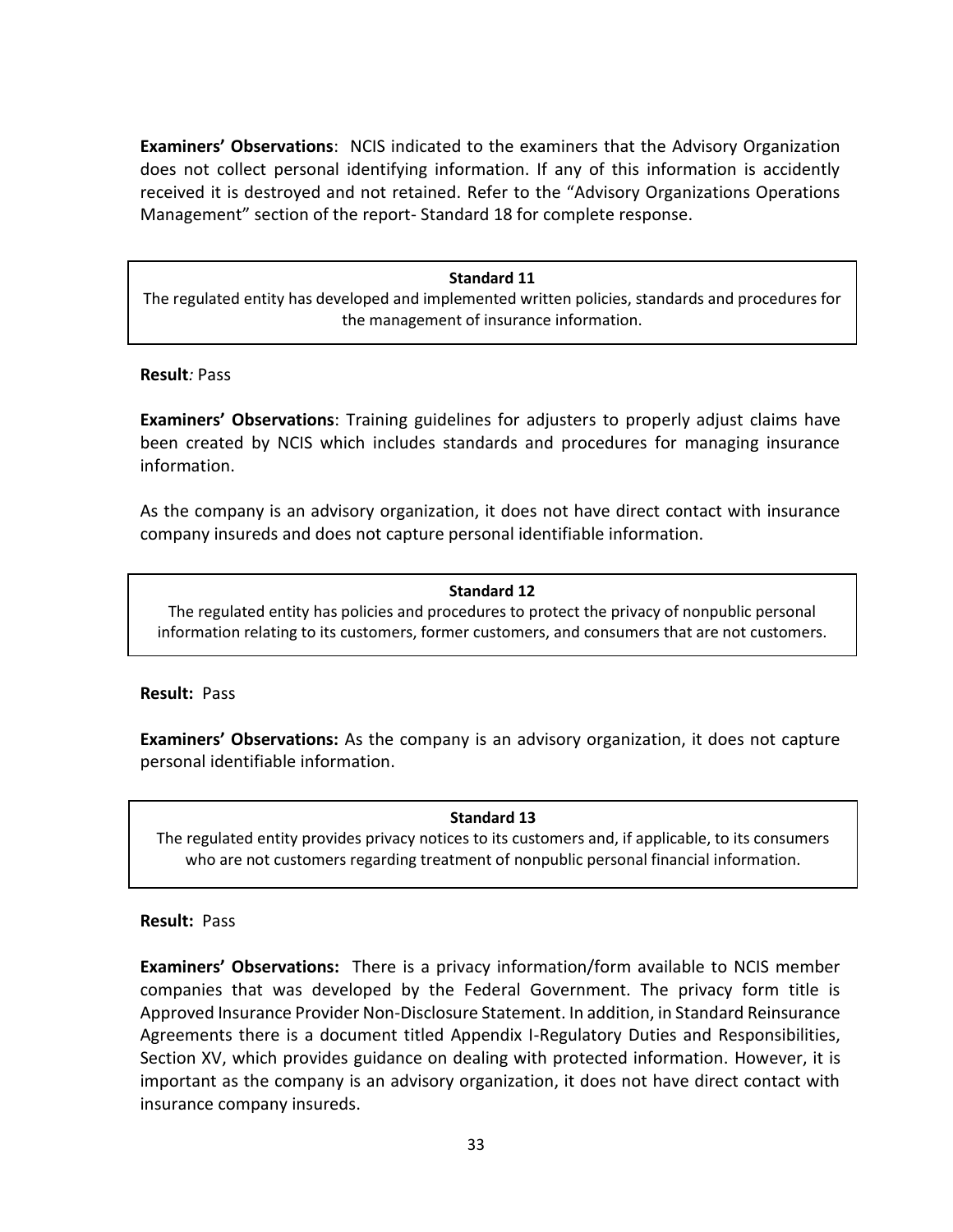**Standards 14-17 have been excluded as they are related to handling of personal privacy information. As the company is an advisory organization, it does not have direct contact with insurance company insureds and does not capture personal identifiable information. Therefore, these Standards do not apply.**

**Standard 18** All data required to be reported to departments of insurance is complete and accurate.

**Result:** Pass

• **Examiners' Observations:** NCIS's State Closing Report provides control totals that are used to balance each state's Statistical Summary. This report is generated at the time each state has ceased acceptance of additional data edits to ensure that the statistical summary totals match the totals in the State Closing Report.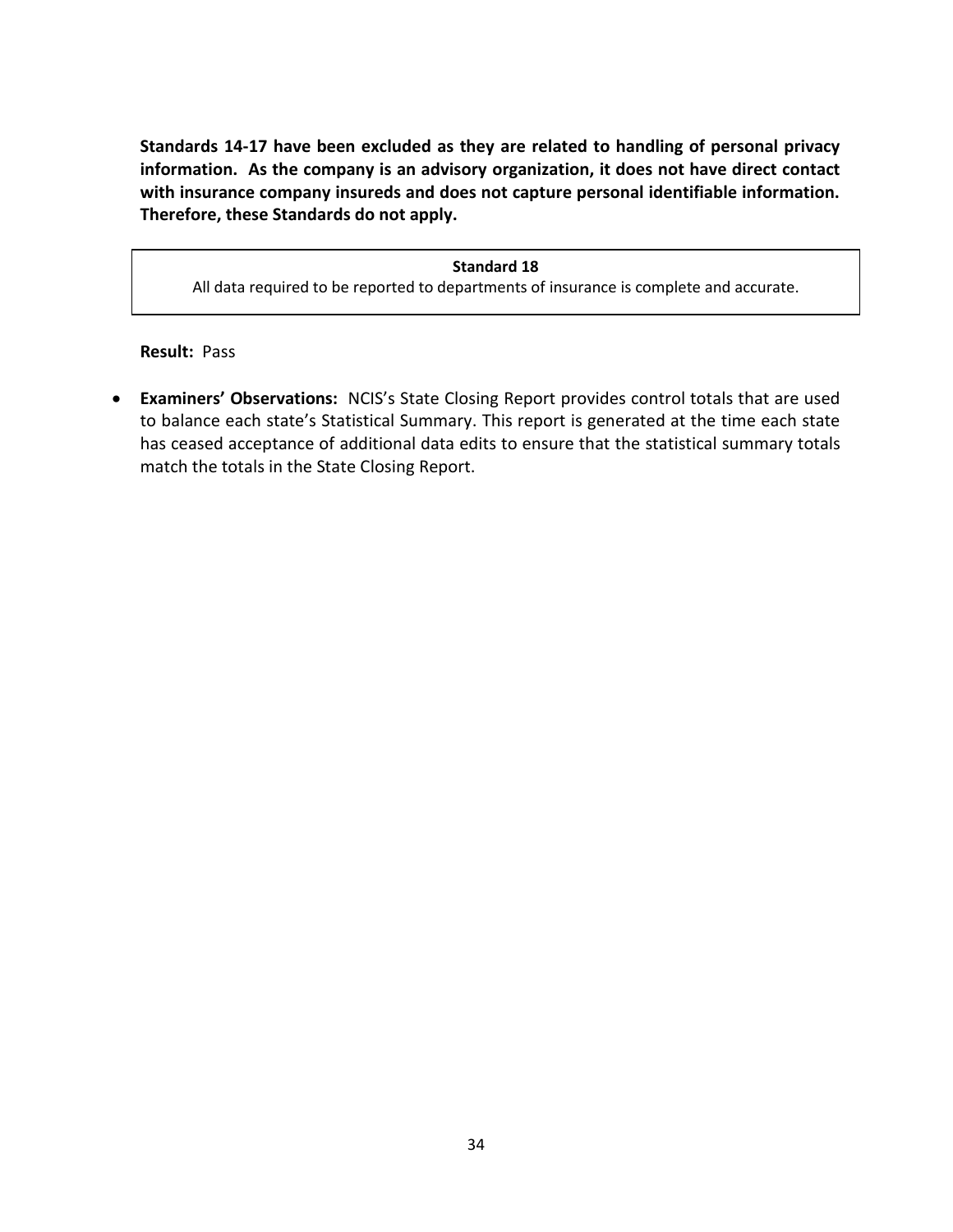### <span id="page-36-0"></span>**Summary of Recommendations**

## **1) Correspondence with Insurers and States: Standard 5:**

**This is a repeat recommendation from the 2015 exam of the Advisory Organization.** With each standard premium and loss report to the states, the statistical agent provides a listing of companies whose data is included in the compilations and a historical report listing insurers whose data for the state was excluded, as set forth in Section 2.4 of the NAIC Statistical Handbook of Data Available to Insurance Regulators.

## **Result:** Fail

**Examiners' Recommendation:** Future standard premium and loss reports to the state should include a historical report listing insurers whose data for the state was excluded for the current and the two prior annual reports, and include an indication of the premium volume of the excluded insurer as set forth in Section 2.4 of the NAIC Statistical Handbook of Data Available to Insurance Regulators.

**Examiners' Observations:** Each NCIS statistical summary document includes an exhibit summarizing the accepted data for each individual company. The report provided does not include an exhibit of the excluded data for each company for the current and prior two annual reports, however, as required in section 2.4 (b) of the NAIC Statistical Handbook of Data Available to Insurance Regulators, as noted below:

## 2.4 Reports to the State from the Statistical Agent

Each statistical agent shall provide with its standard premium and loss reports two lists, which together comprise the entire set of companies that report data to the statistical agent:

(a) A listing of companies whose data is included in the compilations; and

(b) A historical report listing those insurers whose data for the state was excluded from the compilation because it fell outside of the statistical agent's tolerances for missing or invalid data, or because the insurer was unable to reconcile its statistical and financial data within the statistical agent's tolerances, or for any other reason. **The report will list such excluded companies by year for the current and the two prior annual reports and will include an indication of the premium volume of the excluded insurer**. For those lines of insurance where an Annual Statement line of business is a good approximation of the statistical submission premiums (such as homeowners insurance), the Annual Statement written premium will be the indication. For those lines of insurance where Annual Statement line of business is not a good approximation of the statistical submission premiums (such as commercial fire), the indication will be the state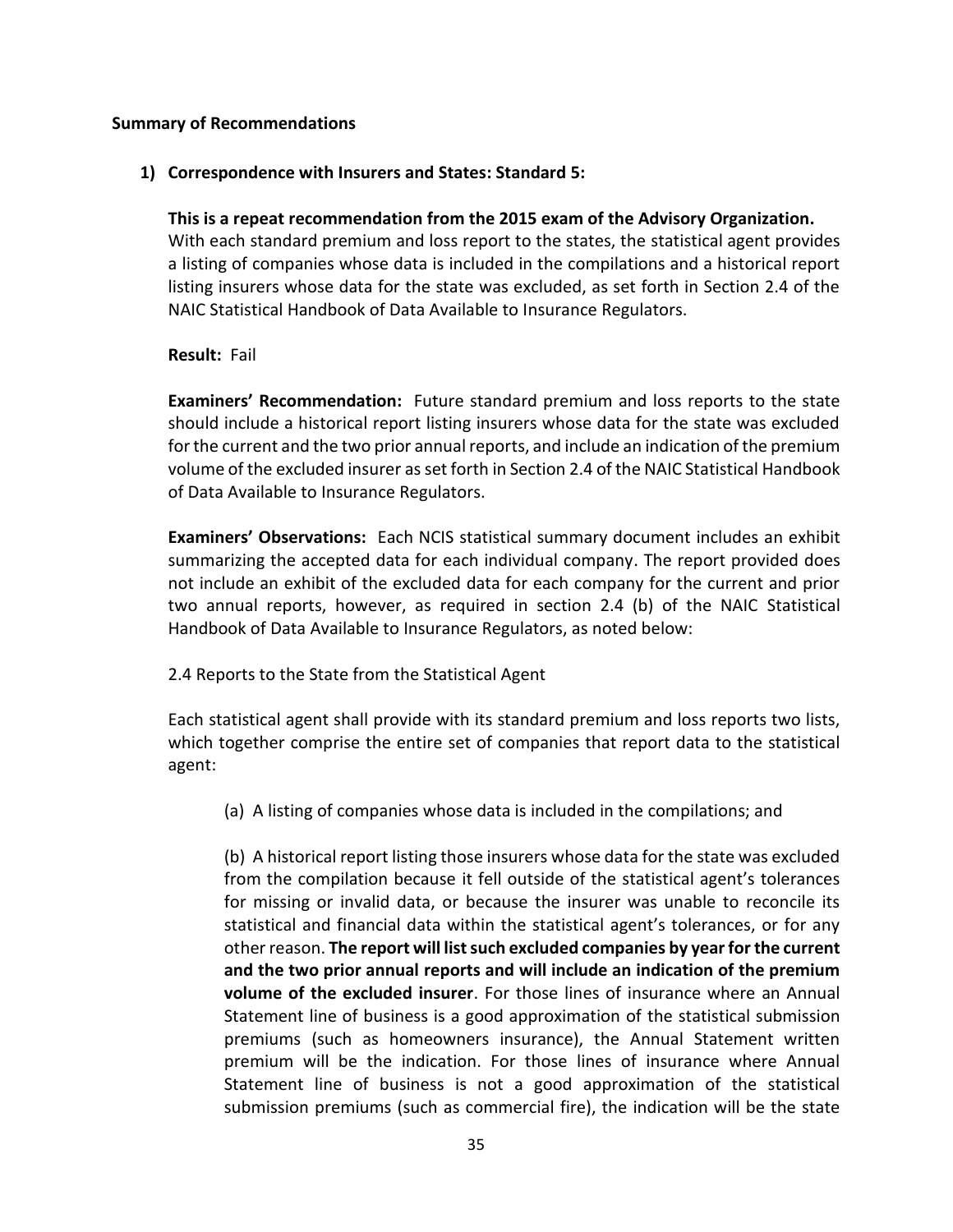written premium ranking for the related Annual Statement line (in this example, fire) for the insurer.

## **Subsequent Company Action**

After the finding was presented to the Company and based on conversations with the lead states, the Company modified the exhibit to include the missing excluded data for each company. The Company agreed to use the modified exhibit to disclose all companies with any excluded data in the annual statistical summaries submitted to the states going forward.

**2) Advisory Organizations Operations Management Standard 12 and Operations/Management Standard 2:** The advisory organization/regulated entity has appropriate controls, safeguards, and procedures for protecting the integrity of computer information. (Pass)

Examiners recommend going forward that NCIS reviews these procedures on an on-going basis and update as needed.

**3) Advisory Organizations Operations Management Standard 13 and Operations/Management Standard 4**:The advisory organization/regulated entity has a valid disaster recovery plan. (Pass)

Although there is no requirement that a disaster recovery plan be reviewed in a certain timeframe, NCIS should regularly review their disaster recovery plan for continued accuracy, increased comprehensiveness, and update as needed to ensure its validity.

**4) Operations/Management Standard 3:** The regulated entity has anti-fraud initiatives in place that are reasonably calculated to detect, prosecute and prevent fraudulent insurance acts. (Pass)

NCIS should undertake a review of the statutes and regulations of the states in which it holds a Certificate of Authority to determine if a Fraud Plan is required and, if it needs to be filed with the state department of insurance. NCIS should also develop its own antifraud initiatives in conjunction with and to augment the efforts of its member companies and the Federal Government.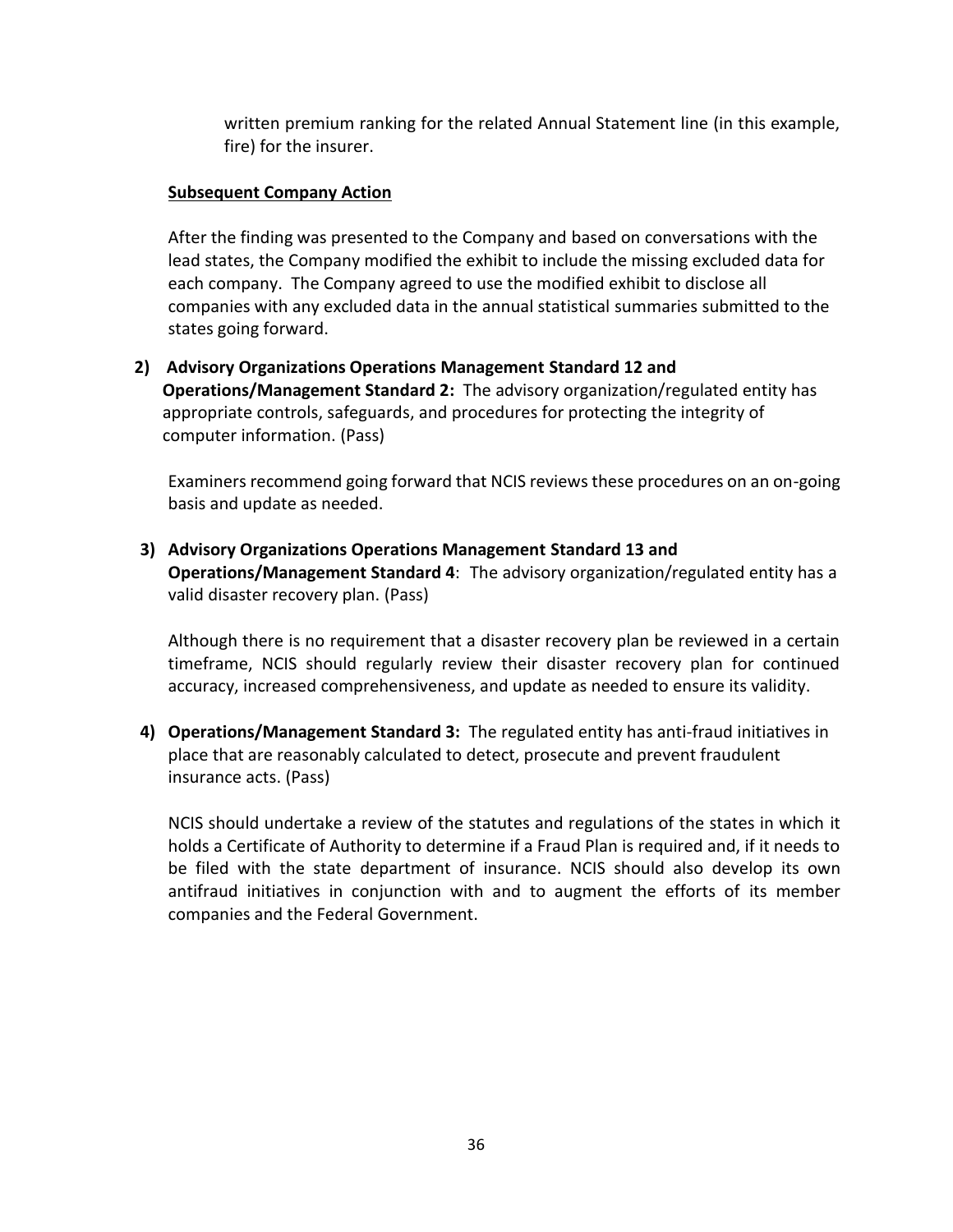# <span id="page-38-0"></span>**Examiner's Signature and Acknowledgement**

The examiner would like to acknowledge the cooperation and assistance extended by NCIS during the course of the Market Conduct Examination.

In addition to the undersigned, George Kalagyros, MCM also of INS Regulatory Insurance Services, Inc., participated in this Market Conduct Examination.

Lucinda Woods \_\_\_\_\_\_\_\_\_\_\_\_\_\_\_\_\_\_\_\_\_\_\_\_\_\_\_\_\_\_\_\_\_\_\_

Lucinda Woods, CPCU, CIE, MCM, ARM, ARC Examiner-in-Charge INS Regulatory Insurance Services, Inc.

Shelly Schuman

Shelly Schuman, ACS, AIE, AMCM, CICSR, FLMI, HIA Examiner-in-Charge INS Regulatory Insurance Services, Inc.